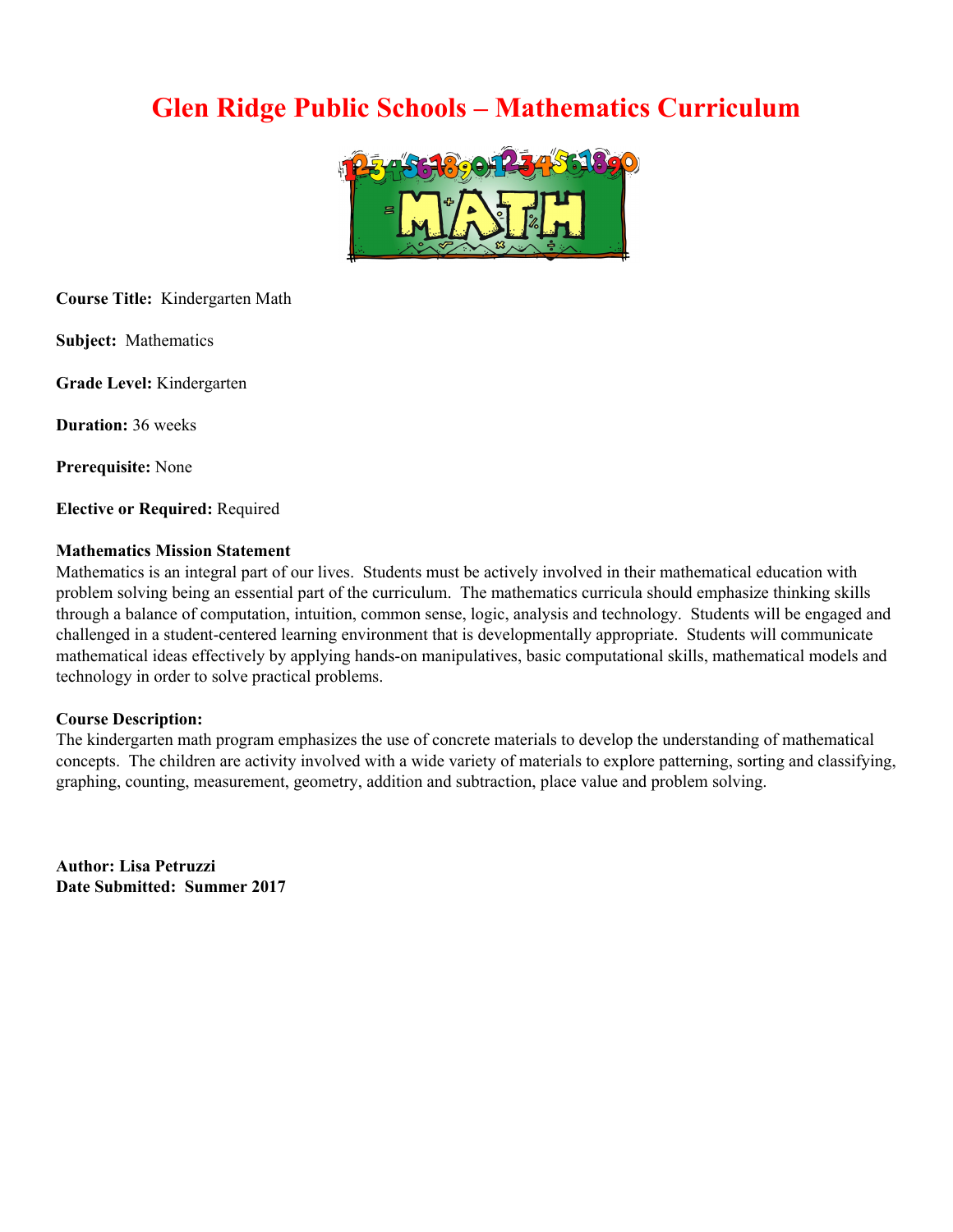## **Kindergarten Mathematics Unit: 1 Approximate: 4 weeks**

#### **Essential Questions:**

 How do we establish daily mathematical routines? How do we tell which object is longer (comparing lengths)? How to count a set of objects to 5? What are Pattern Blocks and how are they used? How do we sort objects? What are attributes? How do we recognize numbers in our world? How do we collect data? How do we recognize and describe shapes?

#### **Upon completion of this unit students will be able to:**

- Participate in daily mathematical routines ((K.CC.1,2,3 K.CC.4a,b, K.CC.5, K.CC.6, 7K.MD.3, K.OA.2,)
- Explore measurement by comparing lengths (K.MD.1, K.DM.2)
- $\bullet$  Identify and describe shapes (K.G.2, K.G.3, K.G.4)
	- a. Use informal language to describe shapes
	- b. Explore shapes in different orientations
	- c. Combine simple shapes to form other shapes and pictures
	- d. Describe the relative position of shapes
	- e. Verbally count objects in a set of 5
	- f. Recognize numbers out of sequence in a set of 5
	- g. Use a five frame to compare numbers in various ways
	- h. Count objects in each sorted category
- Recognize that numbers have many different uses  $(K.CC.3)$
- Explore the number 0 and 1  $(K.CC.3,K.CC.4a,c,K.CC.5)$ 
	- a. Recognize and understand 0 as a number for "none"
	- b. Represent numbers with concrete objects
- Develop oral counting skills by learning how to "count on"  $(K.CC.1,2)$ 
	- Count, compare and represent data (K.MD.3, K.CC4.a, K.CC.4b, K.CC.4c, K.CC.5,6,7)
		- a. Make a class bar graph
		- b. Use understanding of one-to-one correspondence and cardinality to count and create sets of object
		- c. Represent numbers in various ways
		- d. Compare the number of objects in each category
		- e. Recognize that the number of objects in a set is the same regardless of the arrangement or type of object
- Compose and decompose numbers and explore addition by looking at dots in different arrangements (K.OA.3)
- Create and extend patterns (K.G.2)
	- a. Create and extend color patterns

# **Interdisciplinary Standards (njcccs.org)**

- **Standard 8.1 – Computer and Information Literacy:** All students will use computer applications to gather and organize information and to solve problems
- **Standard 8.2 - Technology Education:** All students will develop an understanding of the nature and impact of technology, engineering, technological design, and the designed world as they relate to the individual, society, and the environment
- **Standard 6.3 - Active Citizenship in the 21st Century:** All students will acquire the skills needed to be active, informed citizens who value diversity and promote cultural understanding by working collaboratively to address the challenges that are inherent in living in an interconnected world.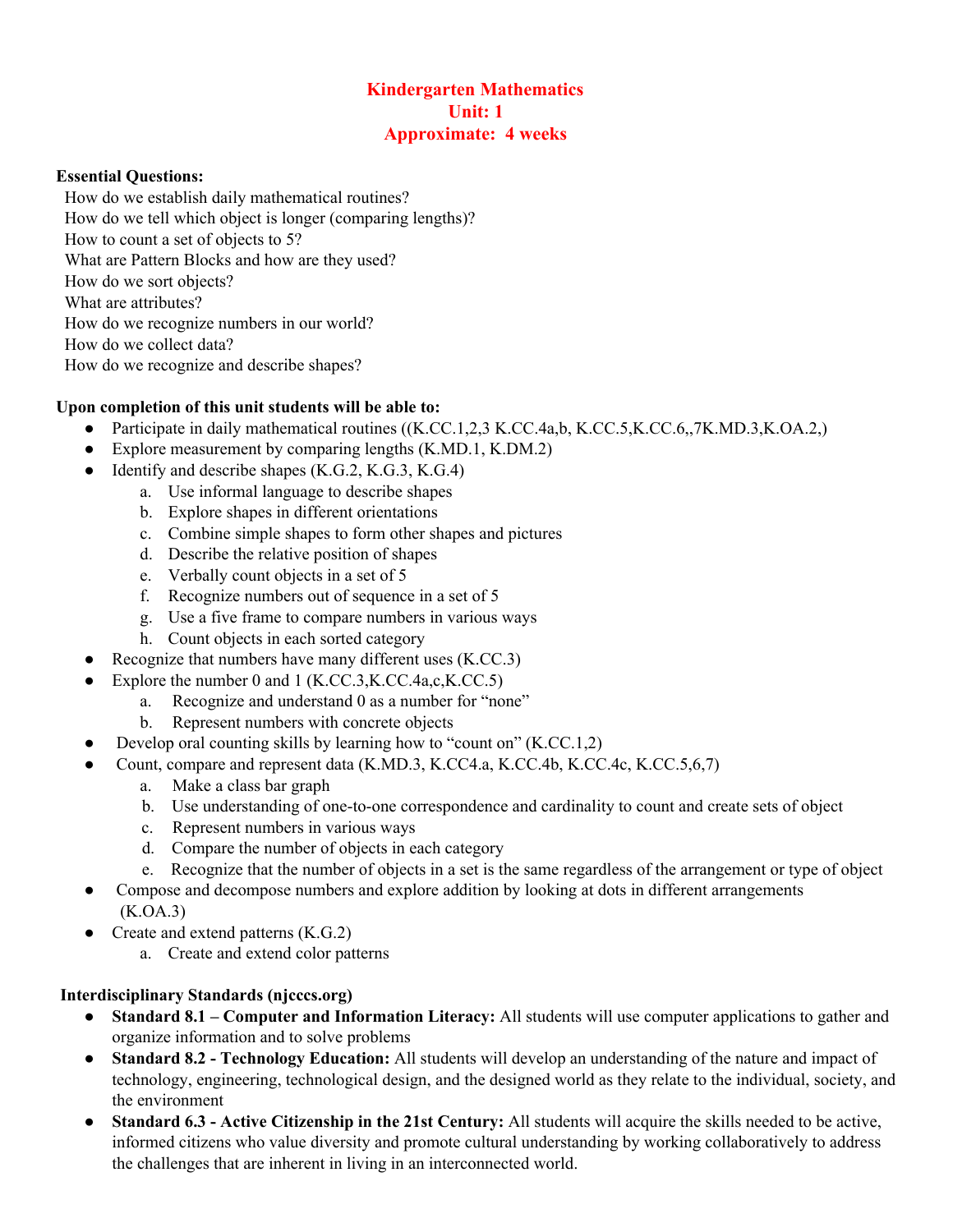- **Standard 9.1 - 21st-Century Life and Career Skills:** All the students will demonstrate the creative, critical thinking, collaboration, and problem solving skills needed to function successfully as both global citizens and workers in diverse ethnic and organizational cultures.
- **Activities – include 21st Century Technologies**:

## **Morning Meeting:**

- Create a days in school Growing Number Line
- Create an Attendance Chart where children will write numbers, collect data and solve problems as daily attendance is recorded.
- Create a Daily Schedule and monthly calendar
- Create a weather and temperature chart for collecting and recording data related to the daily weather
- Create a daily survey/ Morning Message for each day
- Sing and clap to counting, color , shape and number songs to reinforce the skills and concepts (counting, days of the week, months of the year, weather) being taught at Morning Meeting
- Count by rote in group and individually
- Calendar Activities
- Smart Board activities

## **Read Alouds**

- 1. The Quilt By: Ann Jones
- 2. Selina and the Bear Paw Quilt By: Barbara Smucker
- 3. Changes, Changes By: Pat Hutchins
- 4. City by Numbers By: Stephen T Johnson
- 5. Emily's First 100 Days of School By: Rosemary Wells
- 6. When I was Five By: Arthur Howard
- 7. Five Little Chicks By: Nancy Tafuri
- 8. Five Little Firefighters By: Margret Wise Brown
- 9. Five Little Monkeys By: Eileen Christelow
- 10. Seven Blind Mice By: Ed Young

## **Songs/Chants**

- 1. Everyday Math Sing Everyday Song Collection
- 2. Dr. Jean Totally Math cd
- 3. Raffi 5 green and Speckled frogs

## **Everyday Math Activities:**

- Play the game Partner Match (K.MD.2)
	- 1. Compare body heights to objects
	- 2. Math Masters pg 10-11 Family letter
	- 3. Activity Card 1/ Matching Lengths

## Exploring Pattern Blocks (K.G.2,4,6)

- 1. Read The Quilt or Selina and the Bear Paw Quilt
- 2. Describe and identify pattern block shapes
- 3. Free exploration with Pattern Blocks and Everyday Math Mats
- 4. Play I Have Who Has with shape attributes "I have a green triangle, who has an orange square"?
- 5. Activity Card 2/ Exploring Pattern Blocks

## Count to tell number of objects (K.CC4a-b, K.CC.5)

- 1. Read City by Numbers
- 2. Use 1-1 correspondence when count a set of 5
- 3. Introduce and play the Gotcha Game
- 4. Use a 5's frame to count a set
- **5. Math Masters pg 12 Home Links Activity**

## Number Walk (K.CC.3)

- 1. Take a Number Walk to look for numbers used in different ways around the school
- 2. Create a number poster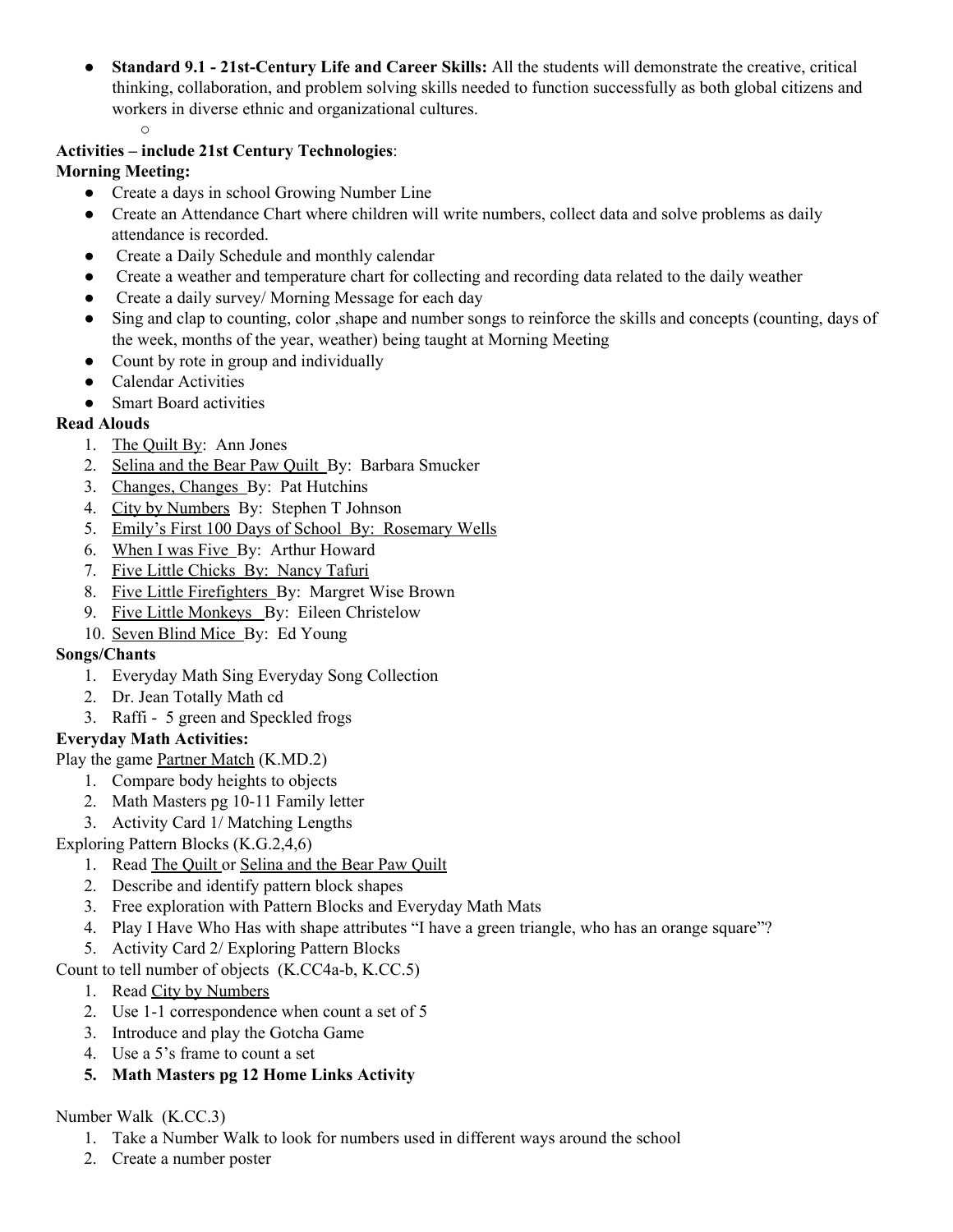## **3. Math Masters pg 14 Home Links Activity**

Getting to Know Numbers (K.Cc.3,4a-c,K.CC.5)

- 1. Read Emily's First 100 Days of School
- 2. Create number collections for 1
- 3. Activity Card 3/ Number Posters
- Play Count and Sit (K.Cc.1,2)
	- 1. Sing a counting song (Sing Everyday/ Connected ED)
- Class Birthdays (K.CC.4a-b,K.CC.5,6,K.MD.3)
	- 1. Make a class birthday chart (Math Masters pgs 15-17)
	- 2. Create a birthday months graph
	- **3. Math Masters pg 17 Home Links Activity**

Make a class age graph (K.CC.4a-b,K.CC.5,6,K.MD.3)

- 1. make a self portrait for graph
- 2. add self portrait to graph
- 3. compare age of children in class

Create number stations to represent numbers 1-5 (K.CC.4a-b,K.CC.5., KOA.3,5)

- 1. Read/sing 5 Little Monkeys
- 2. Make collections bags for #'s 1-5
- 3. Activity Card 4/ Number Stations
- **4. Math Masters pg 19 Home Links Activity**

Introduction to "Quick Looks" (ConnectED.mheducation.com) quick images for smartboard

1. Use Smart Board/Document camera to display the "Quick Look" cards

Five Frames (K.CC.4a-b, K.CC5, K.OA.3,5)

- 1. Exploring a 5's Frame with counters (Math Masters TA4)
- 2. Practice making combinations of 5 with colored counters (ex 2 red and 3 yellow = 5)
- 3. Activity Card 5

Describing Shapes (K.G.4)

- 1. Shape Card Charades
- 2. Sort objects by different attributes
- 3. Combine and create shapes using shape cards
- 4. Make shape picture and puzzles
- 5. Make a class list of descriptive words for shapes (straight, curvy, pointed, zig zag)
- 6. Math Masters TT6-T10
- 7. Activity Card 6/Sorting Shapes

Patterning With Shapes (K.G1,2)

- 1. Create Growing and Repeating patterns
- 1. Create and extend color patterns
- 2. Create and extend shape patterns
- **3. Math Masters pg 20 Home Links Activity**
- 4. Activity Cards 7-8

#### **Enrichment Activities:**

- Open Response Questions
- Readiness, Enrichment and Extra Practice Activities
- Activity Cards
- Math Seeds
- Everyday Math Online Games/EToolkit
- Everyday Math Partner Games
- Home Link Activities
- Extra Practice Activities
- Minute Math Activities
- Math Masters worksheets and activities
- Online web sites and games (i.e. scholastic, Math Seeds, Everyday Mathematics Program Math games)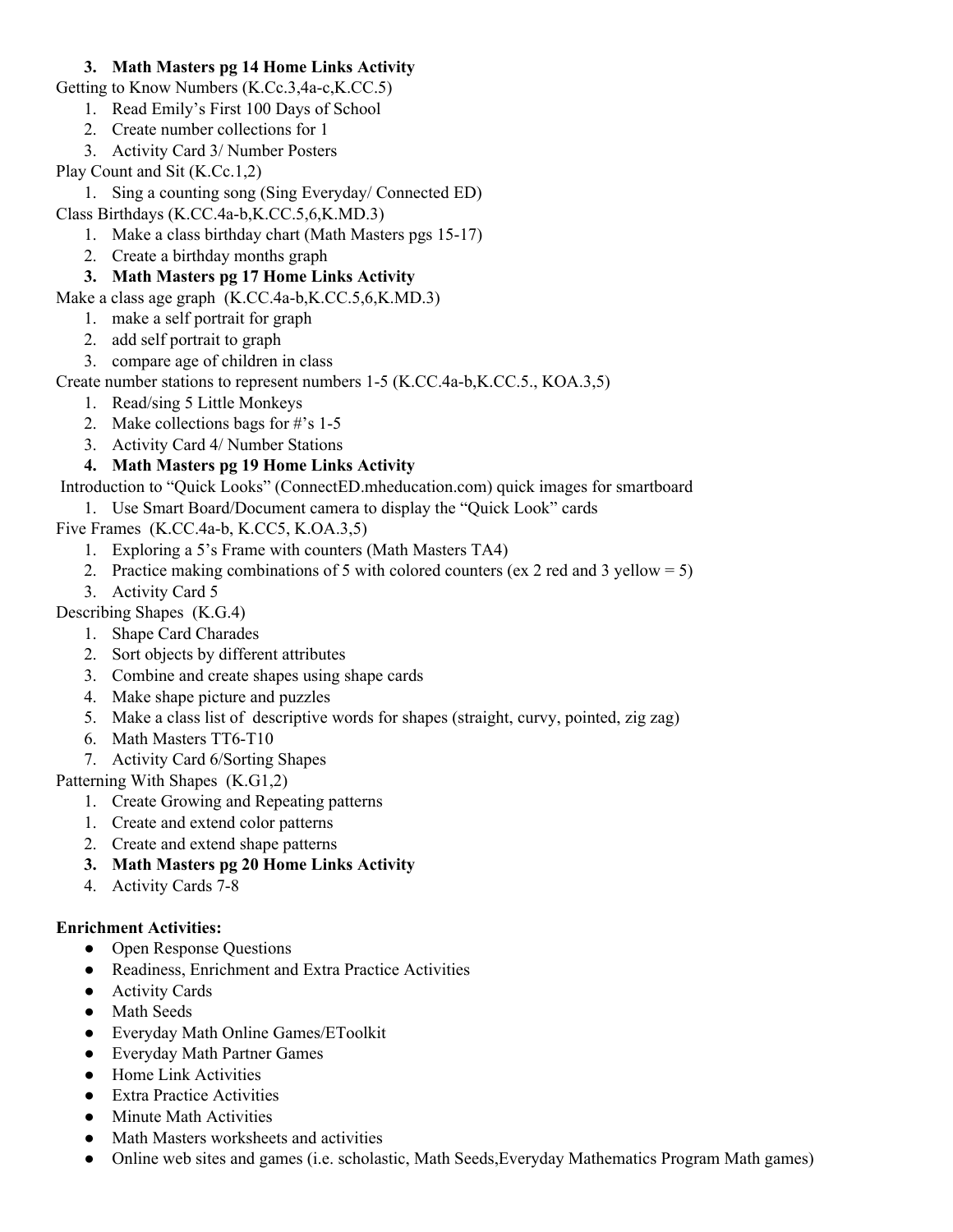## **Methods of Assessments/Evaluation:**

- Everyday Math Beginning of the Year Assessment
- Individual kindergarten assessment
- Student Growth Objective Assessment
- Unit/Chapter assessments
- Everyday Math Individual Profile of Progress Recording Sheet
- Class Checklists
- Class Recording Sheets
- Entrance/Exit Slips
- Teacher/Student chosen Portfolio work
- Rubrics
- SMART board lessons
- Math Seeds
- Thumbs up/Thumbs down
- Pair/share
- Center activities
- Teacher Observations
- Hands on activities/manipulatives
- Anecdotal Notes
- Classroom work
- Teacher created assessments
- Circle Time Discussions

#### **Resources:**

- Everyday Mathematics Program: Teacher's Guide To Activities
- Everyday Mathematics Program: Math Masters
- Everyday Mathematics Program: Resources for Kindergarten Classroom
- Everyday Mathematics Program: Assessment Handbook
- Everyday Mathematics Program: Home School connection Handbook
- Everyday Mathematics Program: Minute Math Activity Book
- Everyday Mathematics Program: My First Math Book
- Everyday Mathematics Program: CD/Software of Everyday Math Games
- Everyday Mathematics Program: Center Activity Cards

Everyday Mathematics Program : Sing Everyday music CD

#### **Online Resources:**

- connectED.mcgraw-hill.com
	- 1. Digital teacher lesson guides
	- 2. eToolkit
	- 3. Assessments and recording records
	- 4. eBook activities
	- 5. differentiated learning activities
	- 6. Everyday Math at home digital access activities
	- 7. Everyday Math games
	- 8. Everyday Math Home Connection handbook
- www.mathseeds.com
- Teacher Webpage
- You Tube
- Youcubed weekly newsletter and interactive activities www.youcubed.org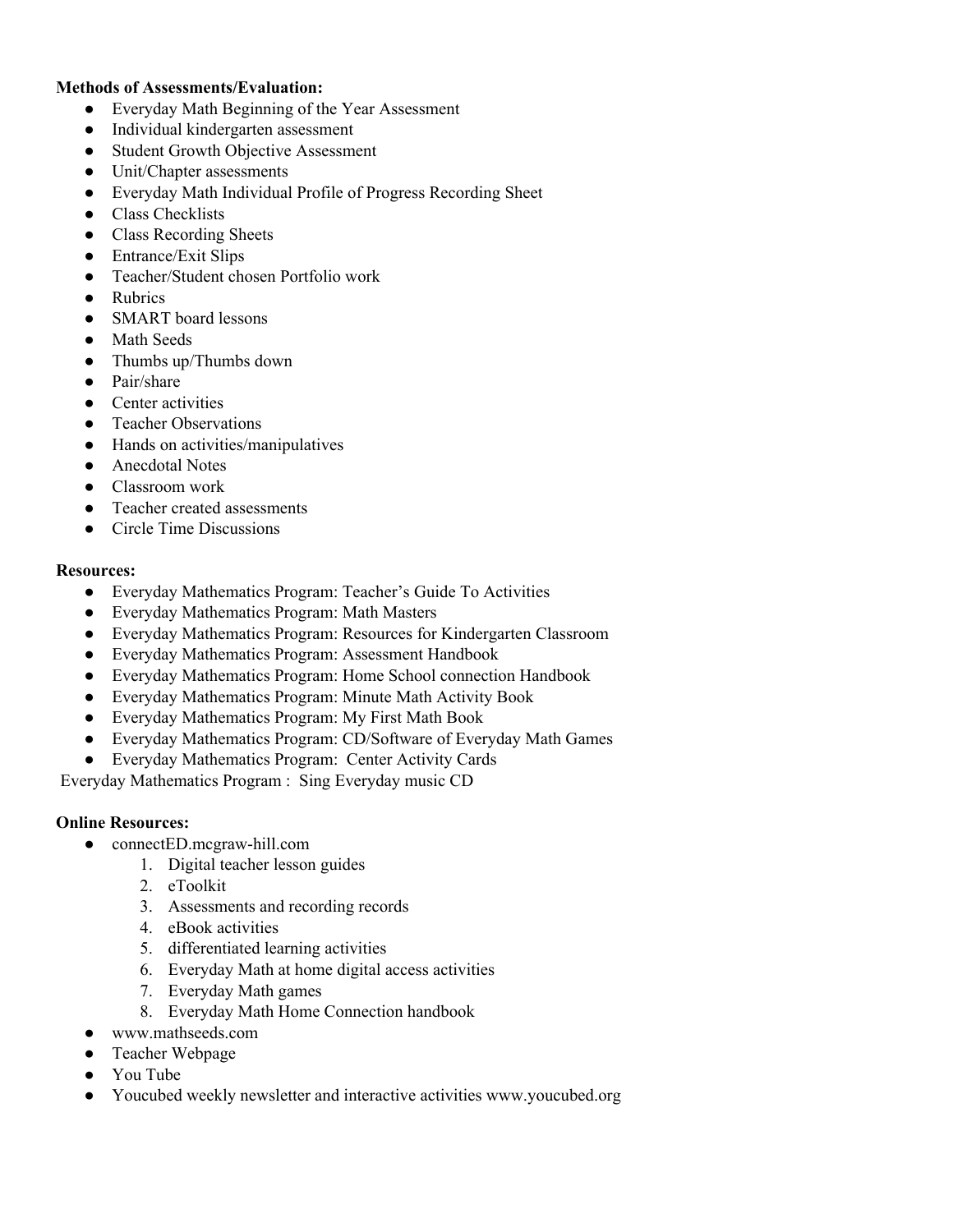## **Kindergarten Mathematics Unit: 2 Approximate 4 Weeks**

#### **Essential Questions:**

- What happen when we combine groups and what happens when we take groups apart?
- What is addition?
- What is subtraction?
	- How many sides does a triangle have?
	- What are the different sides of a triangle called?
	- What does a one more pattern look like?
	- What are collection boxes and how do we sort objects?
	- Do circles have straight or rounded lines?
	- What is a tens frame?
	- What is a scattered arrangement
	- Are squares and rectangles the same?
	- What is a number story?

## **Upon completion of this unit students will be able to**:

- Represent addition and subtraction with objects, mental images, drawings, sounds, acting out situations, verbal explanations, expressions or equations. (K.OA.1)
- Solve addition and subtraction word problems, and add and subtract within 10. (K.OA.2)
- Classify objects into given categories, count the number of objects in each category and sort the categories by count. (K.MD.3)
- Correctly name shapes (triangles, circles, rectangles, squares) regardless of their orientation or size. (K.G.2)
- Analyze and compare two and three dimensional shapes, in different sizes and orientations using informal language. (K.G.4)

#### **Interdisciplinary Standards** (njcccs.org)

- **Standard 8.1 Computer and Information Literacy:** All students will use computer applications to gather and organize information and to solve problems
- **Standard 8.2 - Technology Education:** All students will develop an understanding of the nature and impact of technology, engineering, technological design, and the designed world as they relate to the individual, society, and the environment
- **Standard 6.3 - Active Citizenship in the 21st Century:** All students will acquire the skills needed to be active, informed citizens who value diversity and promote cultural understanding by working collaboratively to address the challenges that are inherent in living in an interconnected world.
- **Standard 9.1 - 21st-Century Life and Career Skills:** All the students will demonstrate the creative, critical thinking, collaboration, and problem solving skills needed to function successfully as both global citizens and workers in diverse ethnic and organizational cultures.

#### **Activities – include 21st Century Technologies**:

Calendar/Smartboard Activities

## **Read Alouds**

- 1. Ten Black Dots By: Donald Crews
- 2. The Greedy Triangle By: Marilyn Burns
- 3. Rooster is off to See the World By: Eric Carle
- 4. A Pocket for Corduroy By: Don Freedman
- 5. Round is a Mooncake By: Roseanne Thong
- 6. Ten Little Fish By: Audrey Wood
- 7. Splash By; Ann Jonas
- 8. Circus Shapes By: Stuart J Murphy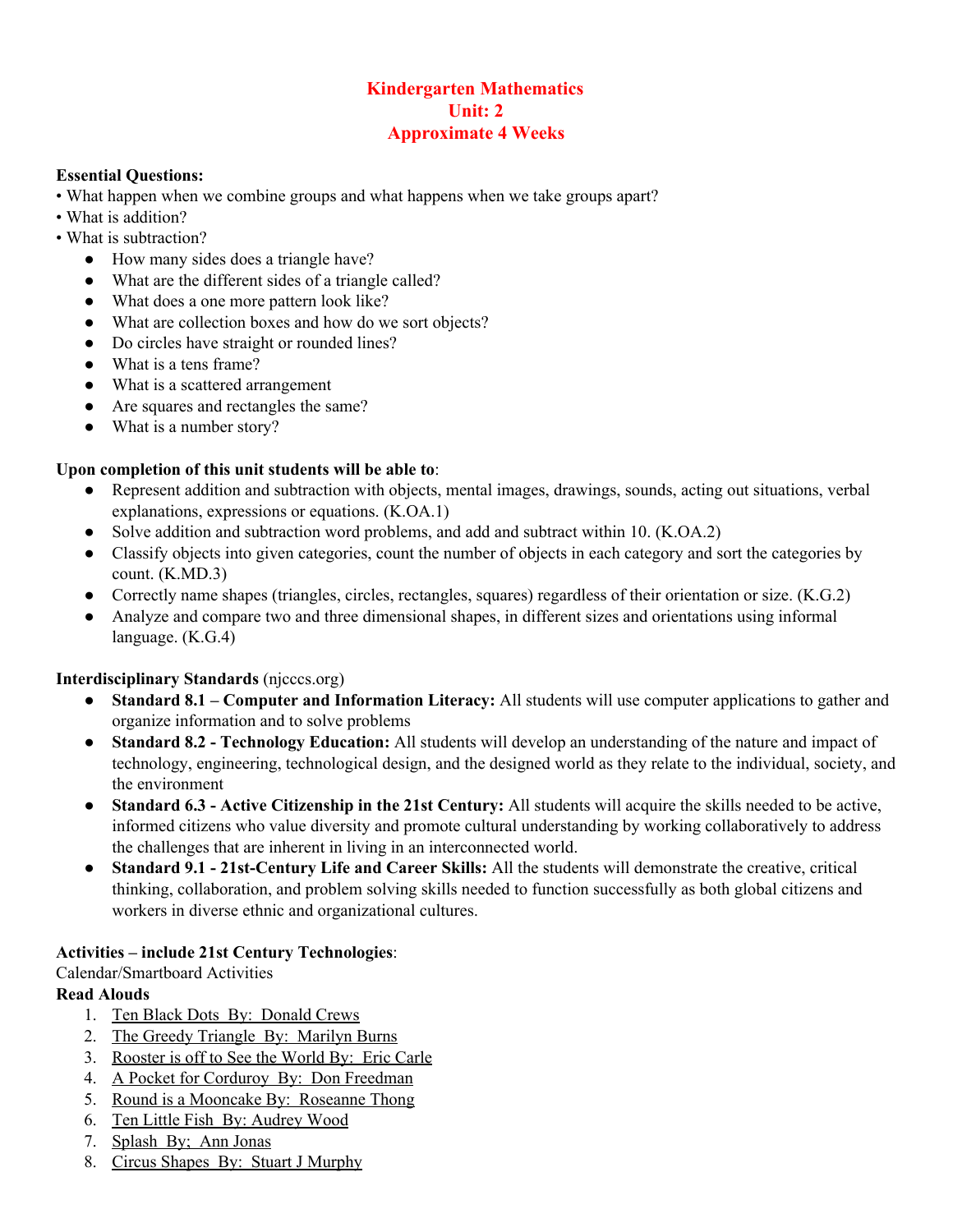## **Songs/Chants**

- 1. Everyday Math Sing Everyday music cd
- 2. Dr. Jean Totally Math cd

## **Everyday Math Activities:**

Match sets of dots in different arrangements (K.CC.4a-c,K.CC5,6)

- **1. Math Masters pg 21 Family Letter**
- 2. Read Ten Black Dots
- 3. Play Match Up with dot cards
- 4. Activity Cards 9

## Count and compare quantities of dots in sets (K.CC.4a-c,K.CC5,6)

- 1. Domino Top It game (Math Masters G2-G3)
- 2. Activity card 10

Getting to Know Triangles (K.G.1,2,4)

- 1. Read The Greedy Triangle
- 2. Create a triangle collage

## **3. Math Masters pg 22 Home Links Activity**

Make a Number Board (K.CC.3,K.CC.4a-c, K.CC.5)

- 1. . Read Rooster is off to See the World
- 2. Build a class number board with objects that will equal 10
- 3. Math Masters pg 23, children will make their own number boards with stamps or stickers
- Pocket Problems, play count and sit (K.OA.1, 2; K.CC.1,2)
	- 1. Read A Pocket for Corduroy
	- 2. Solve "Pocket Problems"
	- 3. Activity Card 11

## **4. Math Masters pg 24 Home Links activity**

How Many Now Game (K.CC.2,K.CC.a-c, K.CC.5)

- 1. Sing "One More" math songs (Sing Everyday math cd)
- 2. Play Find the Next Number Game
- 3. Activity Card 12/ How Many Now Game

Introduction to sorting/**Open Response** (K.MD.1,3; K.G.2, 4)

- 1. Sort and classify objects in different ways
	- a. prepare 11'x17' sorting mats for each student
	- b. prepare objects to be sorted for each table
- 2. Compare, analyze and discuss a variety of sorted collections they created
	- a. Use Reengagement Planning form for assessment
	- b. Activity Card 13

## **c. Math Masters pg 25 Home Links Activity**

- Getting to Know circles (K.G.1,2,4)
	- 1. Read Round is a Mooncake
	- 2. Create a circle collage
	- 3. My First Math Book Journaling page Making circles

## **4. Math Masters pg 26 Home Links Activity**

Introduction to tens frames - compose and decompose numbers in various ways on a tens frame (K.CC.4a,b; K.CC.5, K.OA.3,4)

- 1. Tens Frames,counters and number cards (Math Masters pg TA12)
- 2. Sing Ten in a Bed, each time moving a counter off the tens frame
- 3. Activity Card 14

Counting Collections - Counting collections of objects in different arrangements (K.CC.4a,b;K.CC.5,6; K.MD.3) Read 10 Little Fish

- 1. Blue Pond cut outs and counters children will practice counting objects in scattered arrangements (can use goldfish for this activity too just cannot eat them).
- 2. Create a painting of 10 or less scattered fish in a pond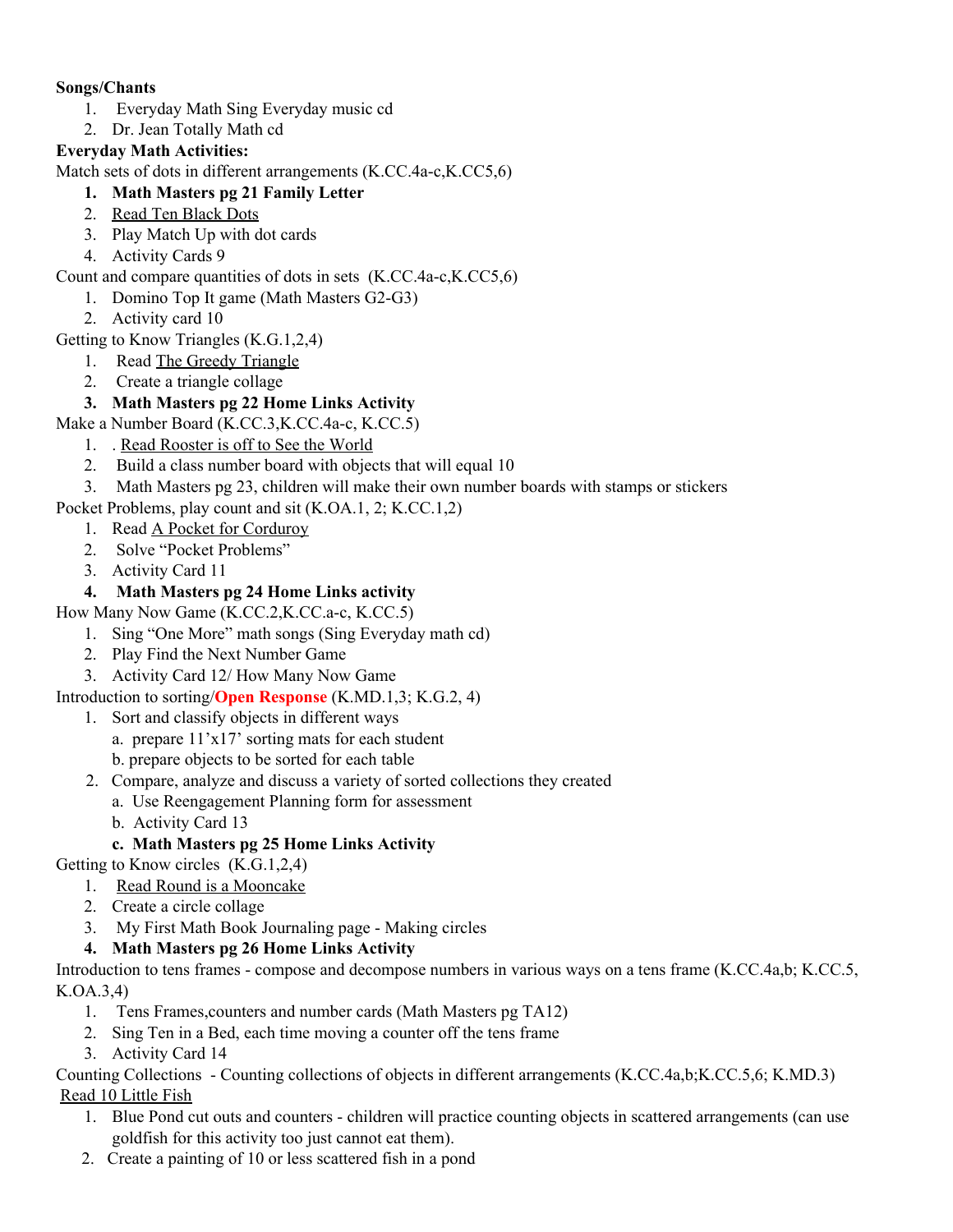#### 3. Activity Card 14/ Counting Fish

Getting to Know Rectangles (K.G.1,2,4)

- 1. Create a floor rectangle with masking tape
- 2. Use Shape Cards to compare different rectangles by finding what is the same about all of them
- 3. Create a rectangle collage
- 4. My First Math Book Journal pg children will practice drawing rectangles
- **5. Math Masters pg 27 Home Links Activity**

Introduction to Number Stories - Create and solve different types of number stories (K.Oa1,2)

- 1. Read Splash Model the number stories used in the book
- 2. Tell and act out number stories
- 3. Activity Card 16/Making Number Stories
- **4. Math Masters pg 29 Home Links Activity**

#### **Enrichment Activities:**

- Open Response Questions
- Readiness, Enrichment and Extra Practice Activities
- Activity Cards
- Math Seeds
- Everyday Math Online Games
- Everyday Math Partner Games
- Home Link Activities
- Extra Practice Activities
- Minute Math Activities
- Math Masters worksheets and activities
- Online web sites and games (i.e. scholastic, Math Seeds, Everyday Mathematics Program Math games)

## **Methods of Assessments/Evaluation**:

- Everyday Math Individual Profile of Progress Recording Sheet
- Everyday Math Assessment check-ins
- Chapter/Unit assessments
- Daily Activities/Routines
- Readiness, Enrichment and Extra Activities
- Class Checklists
- Class Recording Sheets
- Entrance/Exit Slips
- Teacher/Student chosen Portfolio work
- **Math Journals**
- Open Response Activities
- Rubrics
- Teacher Observations
- Hands on activities/manipulatives
- Anecdotal Notes
- Classroom work
- Teacher created assessments
- Circle Time Discussions
- Whiteboard informal assessments
- Online games (i.e. scholastic, Math Seeds, Everyday Mathematics Program Math games)
- Math center activities
- Home Link activities

#### **Resources:**

● Everyday Mathematics Program: Teacher's Guide To Activities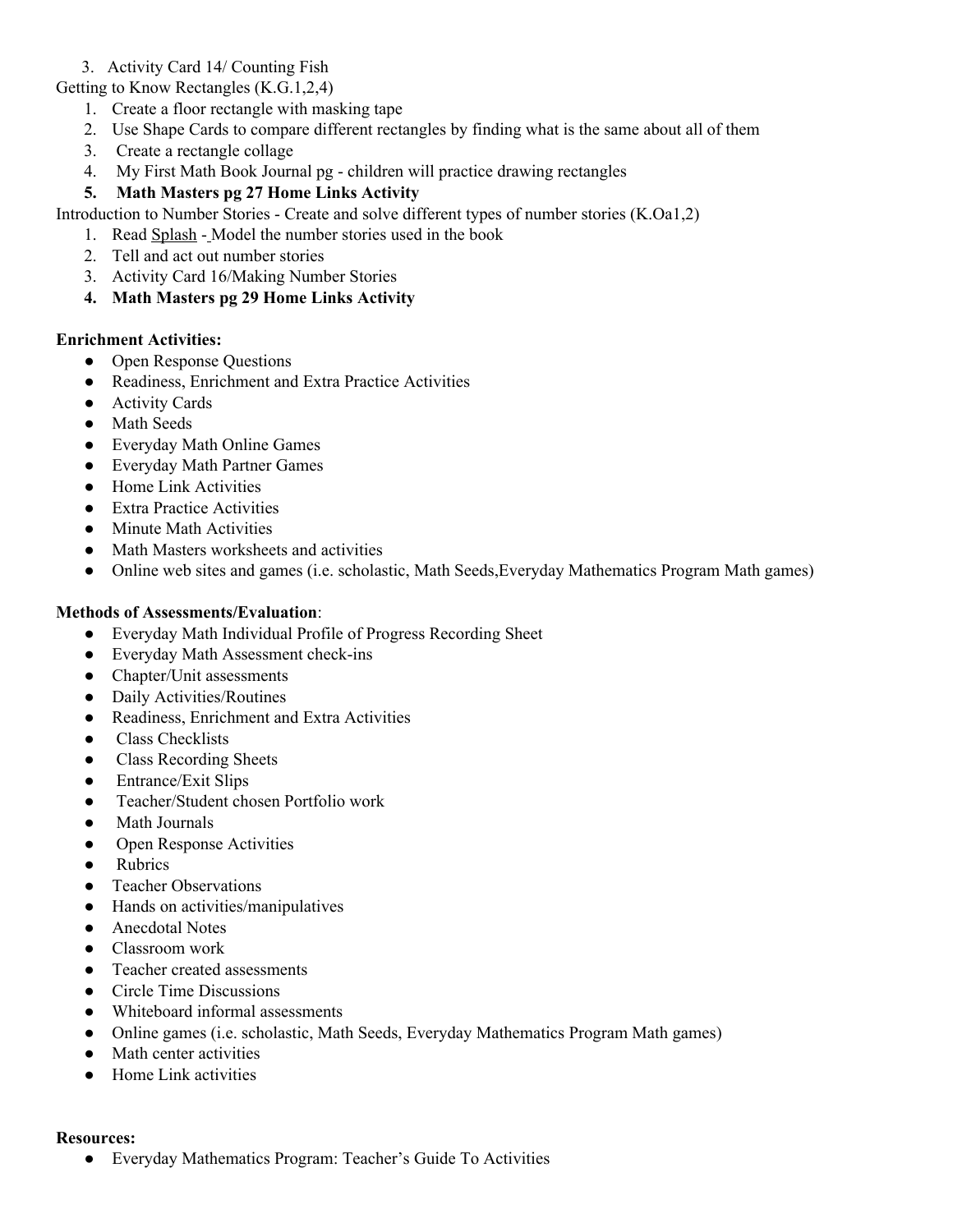- Everyday Mathematics Program: Math Masters
- Everyday Mathematics Program: Resources for Kindergarten Classroom
- Everyday Mathematics Program: Assessment Handbook
- Everyday Mathematics Program: Home School connection Handbook
- Everyday Mathematics Program: Minute Math Activity Book
- Everyday Mathematics Program: My First Math Book
- Everyday Mathematics Program: CD/Software of Everyday Math Games
- Everyday Mathematics Program: Center Activity Cards
- Everyday Mathematics Program : Sing Everyday music CD

## **Online Resources:**<br>**CONDECTED**

- connectED.mcgraw-hill.com
	- 1. Digital teacher lesson guides
	- 2. eToolkit
	- 3. Assessments and recording records
	- 4. eBook activities
	- 5. differentiated learning activities
	- 6. Everyday Math at home digital access activities
	- 7. Everyday Math games
	- 8. Everyday Math Home Connection handbook
- www.mathseeds.com
- Teacher Webpage
- You Tube
- Youcubed weekly newsletter and interactive activities www.youcubed.org

## **Kindergarten Mathematics Unit: 3 Approximate 4 Weeks**

#### **Essential Questions:**

- How can you compare and graph pattern blocks
- How do we write numbers to 10?
- How do we count numbers to 10?
- How can we compare numbers to 10?
- What does the last number in a counting sequence tell you?
- How can we compare different lengths?
- $\bullet$  How to use positional words? (in front of, behind, up, down, etc...)

#### **Upon completion of this unit students will be able to:**

- Sort, graph,compare and count pattern blocks by shape (K.cc.5,5; K.MD.3)
- Use a tens frame to explore number pairs that add to  $10$  (K.CC.4b; K.OA.3,4)
- Practice writing numerals 1-10 (K.CC.3,5)
	- 1. Match objects to dots to written numerals ((K.CC.3)
	- 2. Recognize numerals and represent number with objects (K.CC.4a, K.CC.4b, K.CC4.c)
- Compare and order numbers (K.CC.7)
- Compare lengths and arrange items by length (K.MD.1, K.MD.2)
- Understand the use of positional language  $((K.G.1))$
- Create matching representations for numbers between 5-10 (K.CC3, 4b, 5, 6)
	- 1. Become aware of equivalent names for numbers
	- 2. Discuss and analyze different representations of numbers
- Practice numeral recognition, 1-1 correspondence and counting as they play a game  $(K.C.C.3,4a)$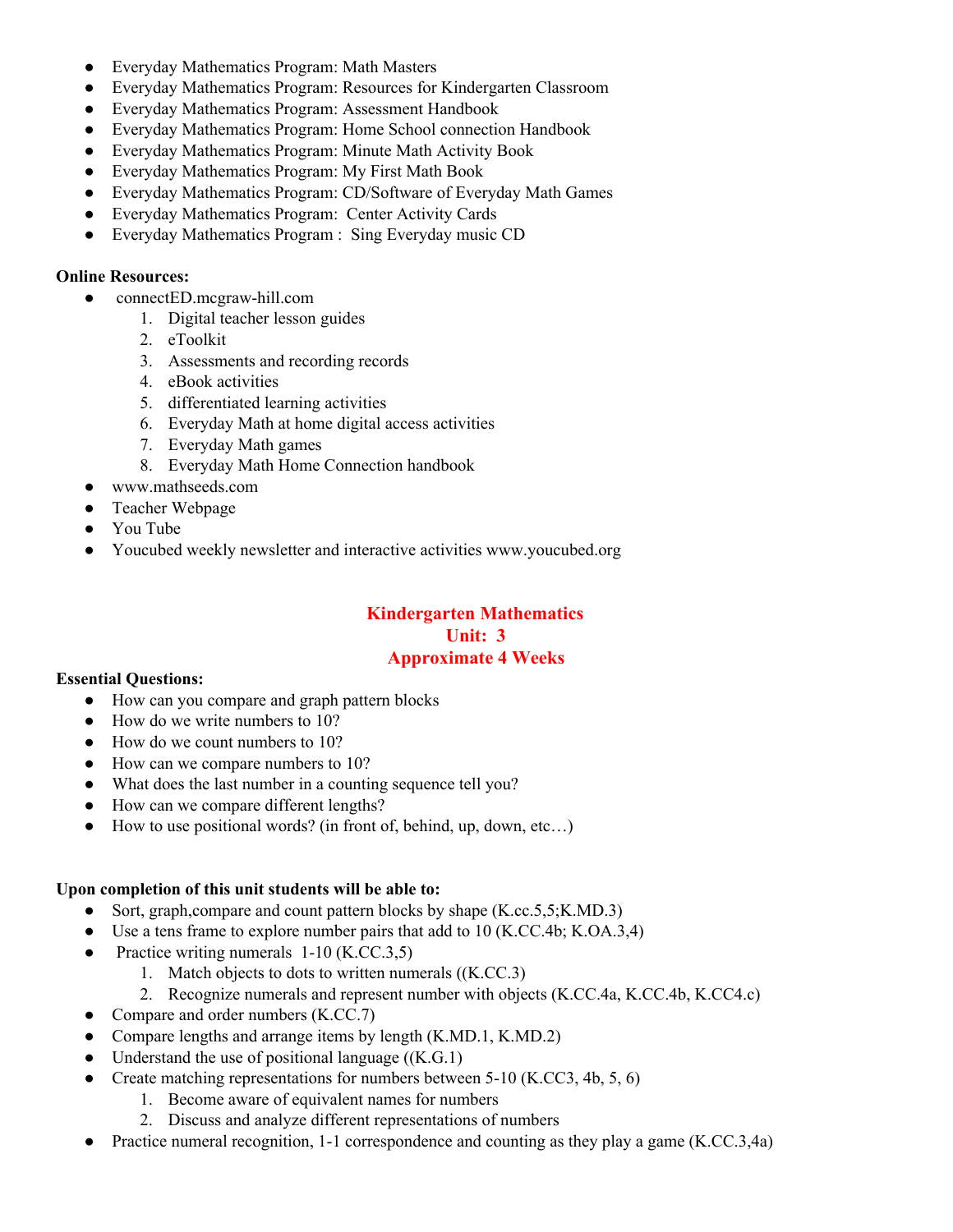- Use number cards to practice successive numbers,sequencing, number recognition and matching sets of numbers  $((K.CC.2, 3, 4a-c.5))$
- Match dice patterns to numerals  $(K.CC.3,4b,5,6)$ 
	- 1. Learn and play the game Roll and Record
	- 2. Practice number writing skills
- Play a game to practice number recognition and explore number relationships (greater than/less than) (K.CC.3,7)
	- 1. Learn and play the game Monster Squeeze

# **Interdisciplinary Standards (njcccs.org)**

- **Standard 8.1 – Computer and Information Literacy:** All students will use computer applications to gather and organize information and to solve problems
- **Standard 8.2 - Technology Education:** All students will develop an understanding of the nature and impact of technology, engineering, technological design, and the designed world as they relate to the individual, society, and the environment
- **Standard 6.3 - Active Citizenship in the 21st Century**: All students will acquire the skills needed to be active, informed citizens who value diversity and promote cultural understanding by working collaboratively to address the challenges that are inherent in living in an interconnected world.
- **Standard 9.1 - 21st-Century Life and Career Skills:** All the students will demonstrate the creative, critical thinking, collaboration, and problem solving skills needed to function successfully as both global citizens and workers in diverse ethnic and organizational cultures.

## **Activities – include 21st Century Technologies:**

Calendar/Smartboard Activities

## **Read alouds**

- 1. Roll Over, A Counting Song By: Merle Peek
- 2. When A Line Bends....A Shape Begins By: Rhonda Gowler Greene
- 3. Circus Shapes By: Stuart J Murphy
- 4. Where's my Teddy? By: Jez Alborough
- 5. Is a Blue Whale the Biggest Whale there is? By: Robert E. Wells
- 6. The Three Billy Goats Gruff By: Paul Galdone
- 7. Rosie's Walk By: Pat Hutchins
- 8. Goldilocks and the Three Bears By: Robert Southey
- 9. Go Away Big Green Monster By: Ed Emberley

## **Songs and chants**

- 1. Everyday Math Sing Everyday music cd
- 2. Roll Over
- 3. Math Is Fun
- 4. Chant and Write
- 5. I know an Old Lady
- 6. Five Little Monkeys
- 7. Spy a Shape

## **Activities:**

Graphing Pattern Blocks (K.CC5,6;K.MD.3)

- 1. Sort pattern blocks by shape and color
- 2. Organize and record pattern blocks on graphing grid (Math Masters pg 31)
- 3. Activity Card 17/ Sorting and Graphing Collections
- Finding Combinations of Ten (K.CC.4b,K.OA.1,K.OA.3,K.OA.4)
	- 1. Play Ten Bean spill / Activity Card 18

## **2. Math Masters pg 33 Home Links Activity**

- Play Count and Sit (Duck duck Goose)
	- 1. Sing Roll Over, a counting song
- Two Dimensional Shape Exploration (K.G1,4,5)
	- 1. Read aloud When a Line Bends, A Shape Begins or Circus Shapes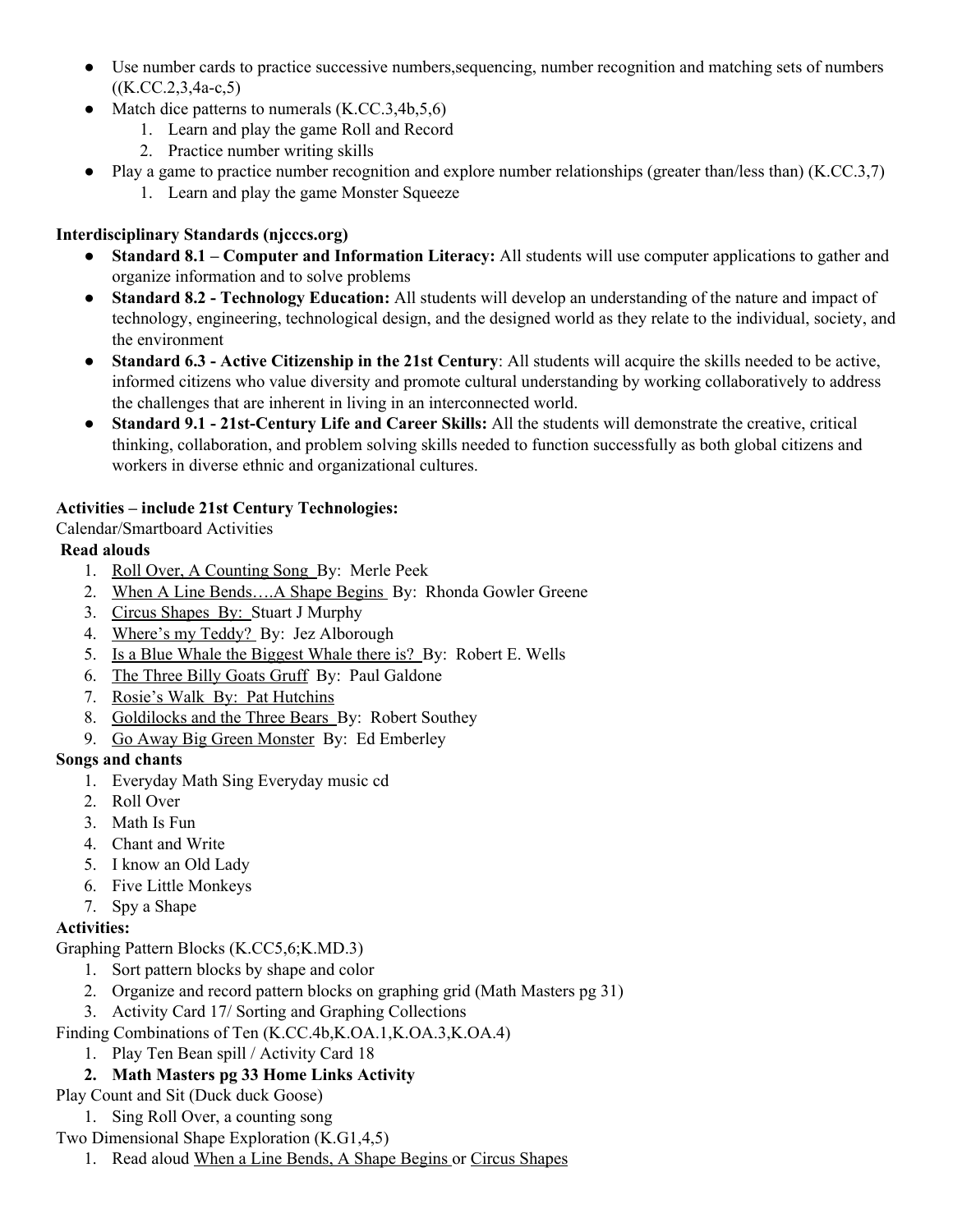- 2. Make Rope Shapes
- 3. Body Shapes
- 4. Make Shape Posters
- 5. Activity Card 19/ Shapes on Geoboards

Number Books (K.CC.3)

- 1. Sing Chant and Write by Dr. Jean
- 2. Sing The Numeral Song (Sing Everyday/Everyday math)
- 3. Practice writing numbers 1 and 2
- 4. Activity Card 20/ Modeling Dough Numbers
- 5. Tactile number writing Use shaving cream, salt, or sand to write numbers on trays
- Sort Objects by longer or shorter (K.MD.1,2)
	- 1. Read Where is My Teddy and/or Is a Blue Whale the Biggest Thing There Is?
	- 2. Sort objects by longer or shorter
	- 3. Activity Card 22

## **4. Math Masters pg 48 Home Links Activity**

- Obstacle Course Positions Course (K.G.1)
	- 1. Sing Kitty Cat Position Song
	- 2. Read Rosie's Walk, 3 Billy Goats Gruff, Goldilocks and the Three Bears
- Create representation cards for numbers 5-10/ **Open Response Activity (K.CC.3,4b,5,6)**
	- 1. Students will find 4 different ways to represent a number between 5-10 a. Math Masters pg 50 Representation recording sheet
	- 2. Compare, analyze and discuss a variety of children's number representations
		- a. Use Reengagement Planning form for assessment
			- b. Activity Card 23

## Spin a Number (K.Cc.3,K.CC.4a)

- 1. Introduce and play Spin A Number Activity Card 24
- 2. Prepare spinners Math Masters G11-G12
- 3. Practice number writing 0-10
- **4. Math Masters pg 51 Home Links Activity**
- Make a Human Number Line (K.CC2,3,K.CC4a-c,K.CC.5)
	- 1. Sing Number March by Dr. Jean
	- 2. Children will be assigned a number and have to sequence themselves in order from 0-10
	- 3. Activity Card 25/ Beat the Timer

## **4. Math Masters pg 52 Home Links Activity**

Number Card and Dice Games (K.CC.2,3,K.CC4a-c,K.CC.5)

- 1. Top It
- 2. Go Fish
- 3. Matching
- 4. Roll and Record
- 5. Monster Squeeze
- 6. Activity Cards 26-28

## 7. **Math Masters pgs 53-54 Home Links Activities**

Number Writing on Slates (K.CC.2,3,K.CC4b-c,K.CC.5)

- 1. Sing Chant and Write by Dr. Jean
- 2. Number writing on slates
- 3. Tactile number writing activities
- 4. Activity Card 29/ Dice and Spinner Numbers

## **Enrichment Activities:**

- Open Response Questions
- Readiness, Enrichment and Extra Practice Activities
- Activity Cards
- Math Seeds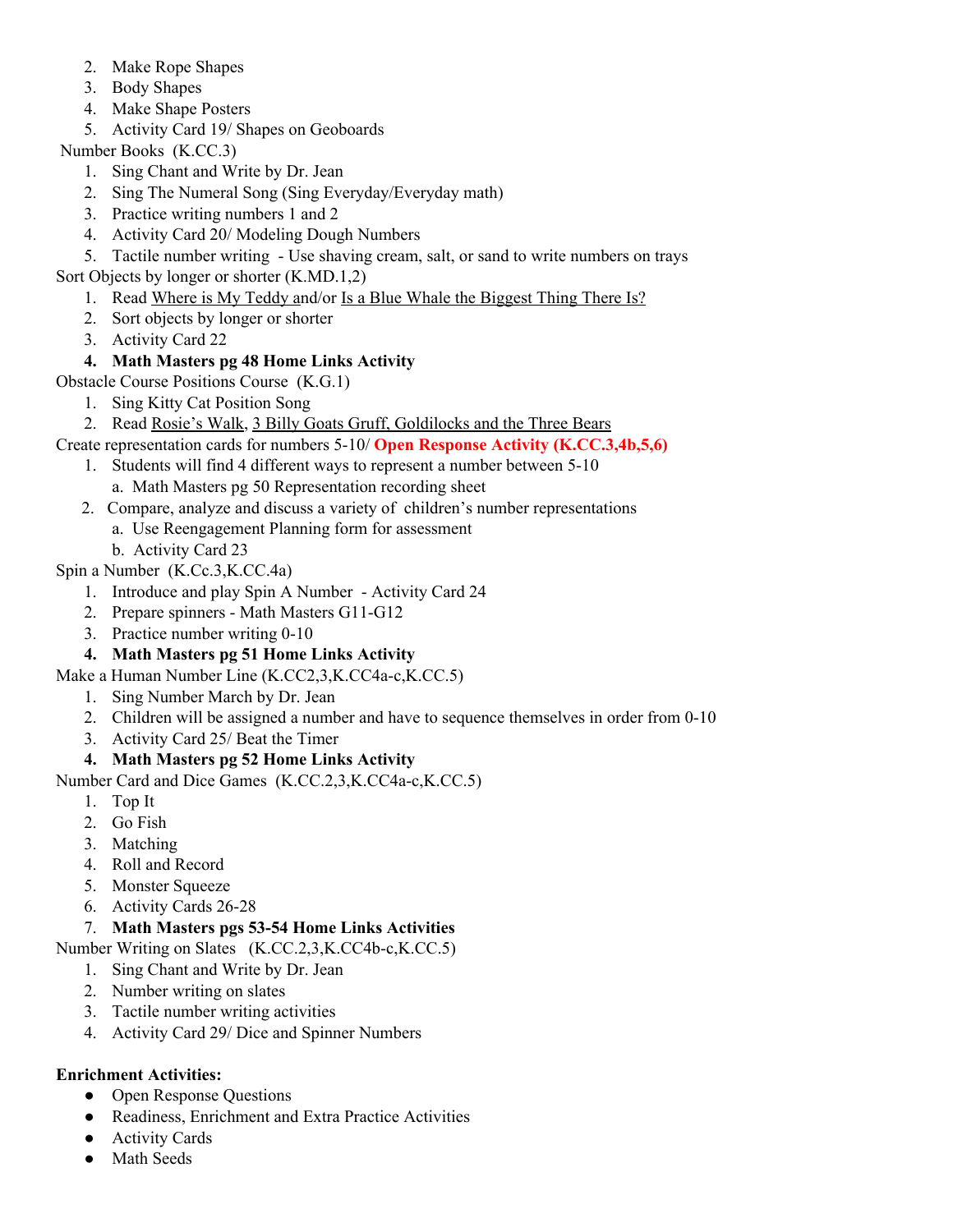- Everyday Math Online Games/EToolkit
- Everyday Math Partner Games
- Home Link Activities
- Extra Practice Activities
- Minute Math Activities
- Math Masters worksheets and activities
- Online web sites and games (i.e. scholastic, Math Seeds,Everyday Mathematics Program Math games)

## **Methods of Assessments/Evaluation:**<br>• Everyday Math Individual Prof

- Everyday Math Individual Profile of Progress Recording Sheet
- Everyday Math Assessment check-ins
- Chapter/Unit assessments
- Daily Activities/Routines
- Readiness, Enrichment and Extra Activities
- Class Checklists
- Class Recording Sheets
- Entrance/Exit Slips
- Teacher/Student chosen Portfolio work
- **Math Journals**
- Open Response Activities
- Rubrics
- Teacher Observations
- Hands on activities/manipulatives
- Anecdotal Notes
- Classroom work
- Teacher created assessments
- Circle Time Discussions
- Whiteboard informal assessments
- Online games (i.e. scholastic, Math Seeds, Everyday Mathematics Program Math games)
- Math center activities
- Home Link activities

#### **Resources:**

- Everyday Mathematics Program: Teacher's Guide To Activities
- Everyday Mathematics Program: Math Masters
- Everyday Mathematics Program: Resources for Kindergarten Classroom
- Everyday Mathematics Program: Assessment Handbook
- Everyday Mathematics Program: Home School connection Handbook
- Everyday Mathematics Program: Minute Math Activity Book
- Everyday Mathematics Program: My First Math Book
- Everyday Mathematics Program: CD/Software of Everyday Math Games
- Everyday Mathematics Program: Center Activity Cards

#### **Online Resources:**

 $\bigcap$ 

- connectED.mcgraw-hill.com
	- 1. Digital teacher lesson guides
	- 2. eToolkit
	- 3. Assessments and recording records
	- 4. eBook activities
	- 5. differentiated learning activities
	- 6. Everyday Math at home digital access activities
	- 7. Everyday Math games
	- 8. Everyday Math Home Connection handbook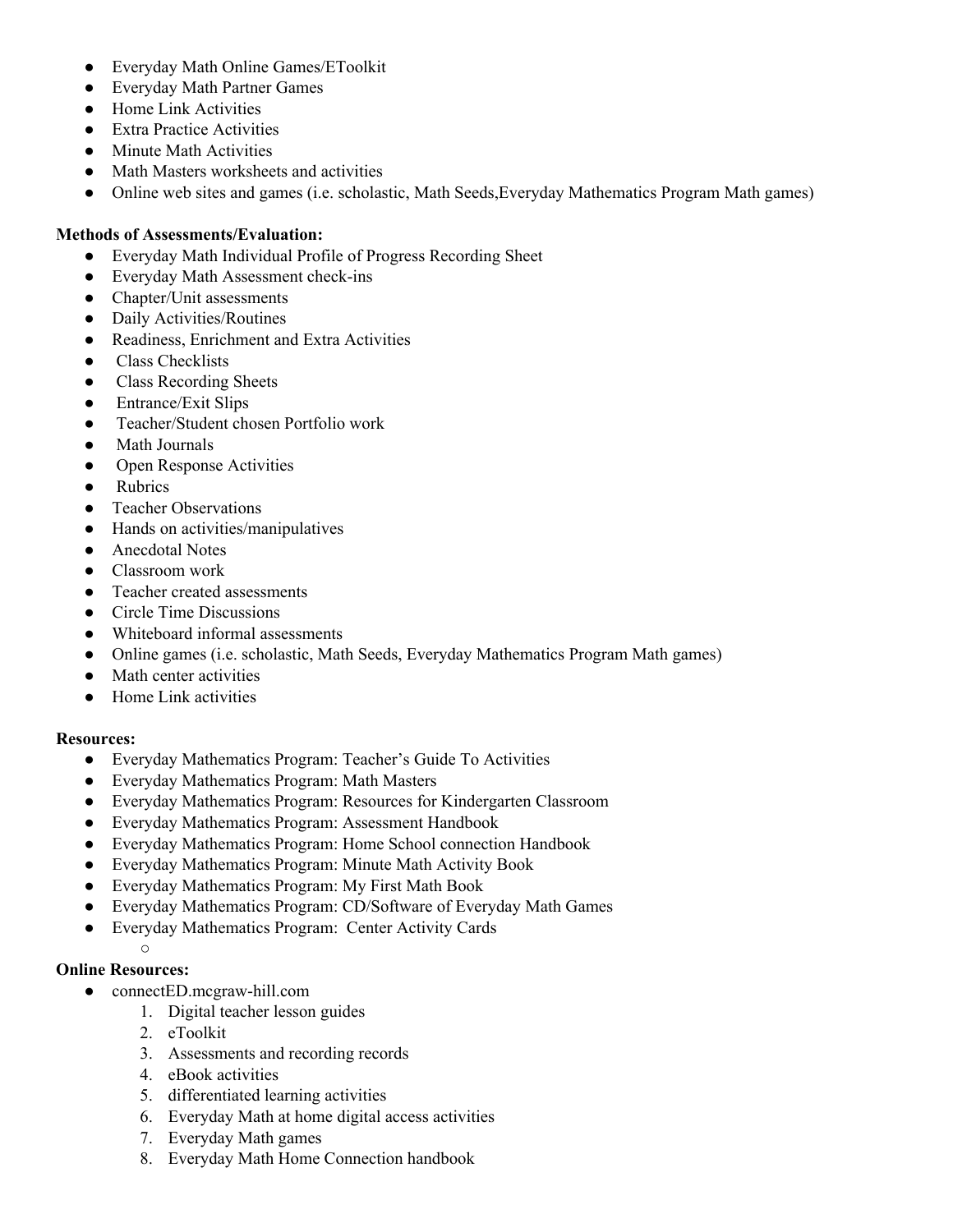- www.mathseeds.com
- Teacher Webpage
- You Tube
- Youcubed weekly newsletter and interactive activities www.youcubed.org

#### **Kindergarten Mathematics Unit: 4 Approximate 4 Weeks**

#### **Essential Questions:**

- **●** What are attribut**e** blocks and do we use them?
- How can objects be represented and compared using geometric attributes?
- How can objects be classified?
- What is counting and how do we use it?
- How to use the sense of touch to describe shapes?
- How to analyze results from a graph?
- What is a Pan balance scale and how is it used?
- What is a calculator and how is it used?
- What are "teen numbers"?

#### **Upon completion of this unit students will be able to:**

- Sort and classify attribute blocks  $(K.CC.5, 6; K.MD.1, 3; K.G.2, 4, 5, 6)$
- Create and analyze a graph  $(K_{\cdot}cc_{\cdot}5,6; K_{\cdot}MD.3)$
- Use a calculator to read and record numbers  $(K.CC.3,5)$
- Compose and decompose numbers up to 10 on a tens frame (K.OA.3,4,5)
- Count and recognize teen numbers (K.CC.1,3)
- Build hexagons with other smaller shaped pattern blocks  $(K.G.1,2,6)$
- Use connecting cubes to compose and decompose numbers in multiple ways  $(K.CC.1.3.6,7;K.G.1.2,6)$
- Use a pan balance to compare the weight of different objects  $(K.MD.1,2)$
- Understand capacity and compare capacities  $(K.MD.1,2)$
- Learn to skip count by  $10^{\circ}$ s (K.CC.1,2)
- Play games to practice comparing written numerals  $(K.CC.3,7)$

## **Interdisciplinary Standards (njcccs.org)**

- **Standard 8.1 – Computer and Information Literacy:** All students will use computer applications to gather and organize information and to solve problems
- **Standard 8.2 - Technology Education**: All students will develop an understanding of the nature and impact of technology, engineering, technological design, and the designed world as they relate to the individual, society, and the environment
- **Standard 6.3 - Active Citizenship in the 21st Century**: All students will acquire the skills needed to be active, informed citizens who value diversity and promote cultural understanding by working collaboratively to address the challenges that are inherent in living in an interconnected world.
- **Standard 9.1 - 21st-Century Life and Career Skills:** All the students will demonstrate the creative, critical thinking, collaboration, and problem solving skills needed to function successfully as both global citizens and workers in diverse ethnic and organizational cultures.

## **Activities – include 21st Century Technologies:**

Calendar/Smartboard Activities

#### **Read alouds**

- 1. Three Little Firefighters By: Stuart J Murphy
- 2. Frog and Toad (The Button Story) By: Arnold Lobel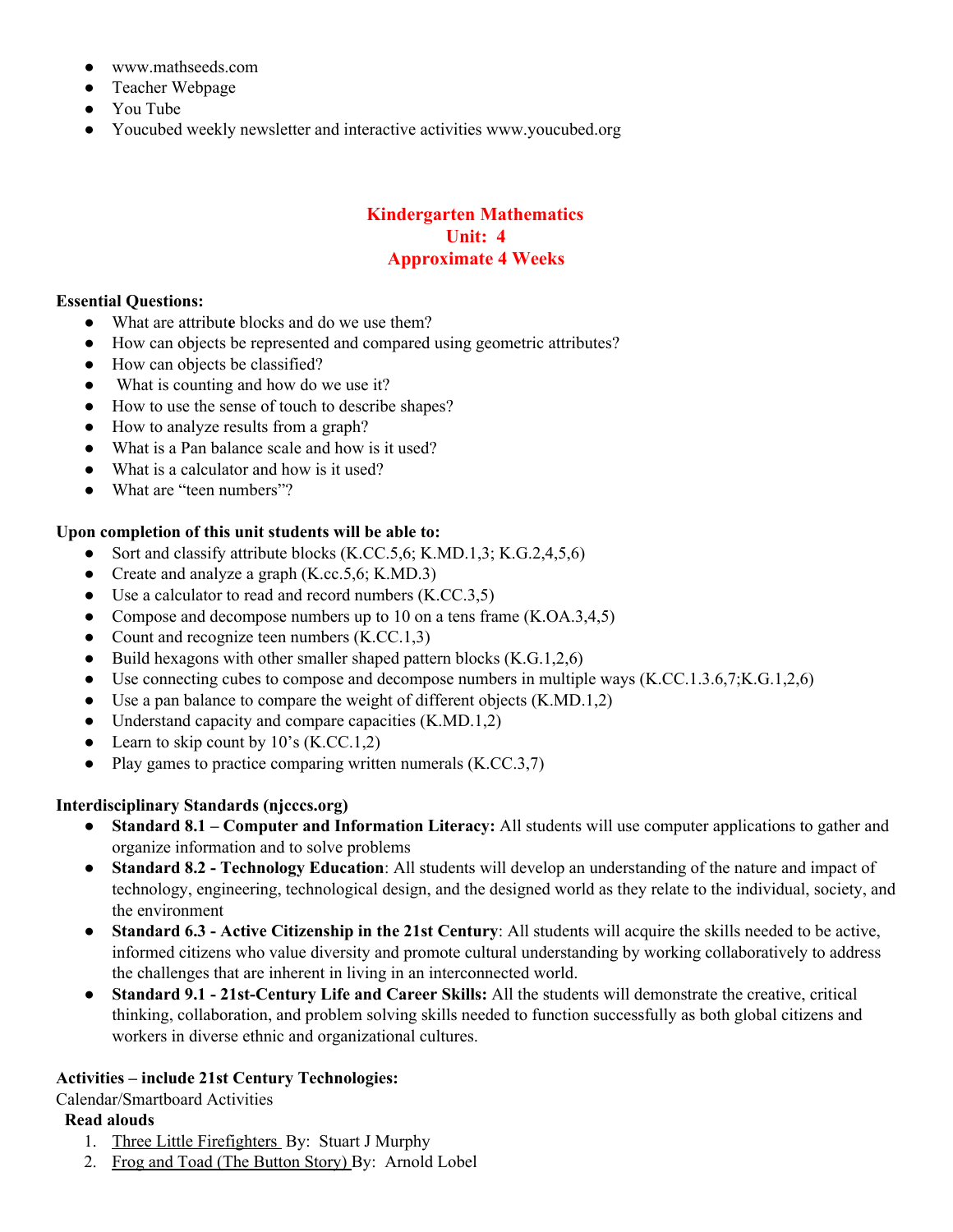- 3. Caps For Sale By: Esphyr Slobodkina
- 4. Mojo Means One By: Muriel Feelings
- 5. Meet the Teens By: Marcia Cooper
- 6. We All Went on Safari By: Laurie Krebs
- 7. The Apple Pie Tree By: Zoe Hall
- 8. Cook-a-Doodle Do By: Susan Stevens Crummel
- 9. One Hundred is a Family By: Pam Muñoz Ryan
- 10. More or Less By: Stuart J Murphy
- 11. How the Stars Fell in the Sky By: Jerrie Oughton

#### **Songs and chants**

- 1. Everyday Math Sing Everyday music cd
- 2. Spy a Shape Totally Math by Dr. Jean
- 3. Shape a Loo Totally Math by Dr. Jean
- 4. Skip Counting Totally Math by Dr. Jean

#### **Everyday Math Activities:**

Explore Attribute Blocks (K.CC.5,6; K.MD.1,3;K.G.2)

- 1. Sort and Classify Attribute Blocks
- 2. Activity Card 30/ Attribute Collage

## **3. Math Masters pgs 55-56 Family Letter and Home Links Activity**

Identify and describe attributes by shape and texture (K.G.2,4)

- 1. Make shape collages with sponge paint
- 2. Activity Card 31/ Matching Shapes by Feel
- Create a Graph to analyze the results (K.CC.5,6; K.MD.3)
	- 1. Create a "Favorite Color" bar graph with class
	- 2. Create a graph with connecting cubes s

Explore the calculator as a math tool (K.CC.3,4)

- 1. Pass out calculators and allow student to explore the tool
- 2. Use the calculator in the etoolkit to model important features on the calculator (on/off button, clear button etc..)
- 3. Practice searching for numbers on the calculator
- 4. Activity Card 32/ Quick Looks on Calculators

#### Tens Frame Quick Looks (K.OA.3,4,5)

- 1. Use etoolkit to display the tens frame quick look cards
- 2. Students will use tens frames to record what they saw
- 3. Play Tens frame match up

#### **4. Math Masters pg 59 Home Links Activity**

Recognition of Teen Number 10-19 (K.CC.1,3)

- 1. Read Meet the Teens
- 2. Identify teens numbers on the Growing Number Line
- 3. Simon Says with teen Numbers
- 4. Teen Number Activity Cards ( Do 12 jumping Jacks, 15, squats etc..)

#### **Building Hexagons/Open Response Activity(K.G1,2,6)**

- 1. Use Math Masters pg 62-63 Pattern-Block work mats for each pair of students
- 2. Students will work in pairs to build hexagons with pattern blocks
- 3. Students will record their new hexagon shapes on Math MAsters work mat 62
- 4. Compare, analyze and discuss a variety of children's hexagon representations
	- a. Use Reengagement Planning form for assessment
	- b. Activity Card 33

## Building Numbers (K.CC3,5,6;K.OA.3)

- 1. Use connecting cubes to compose and decompose numbers
- 2. Math Masters pgs 64-68
- Exploring Weights (K.MD1,2)
	- 1. Introduce the Pan balance
		- a. Compare the weights of different objects by using a pan balance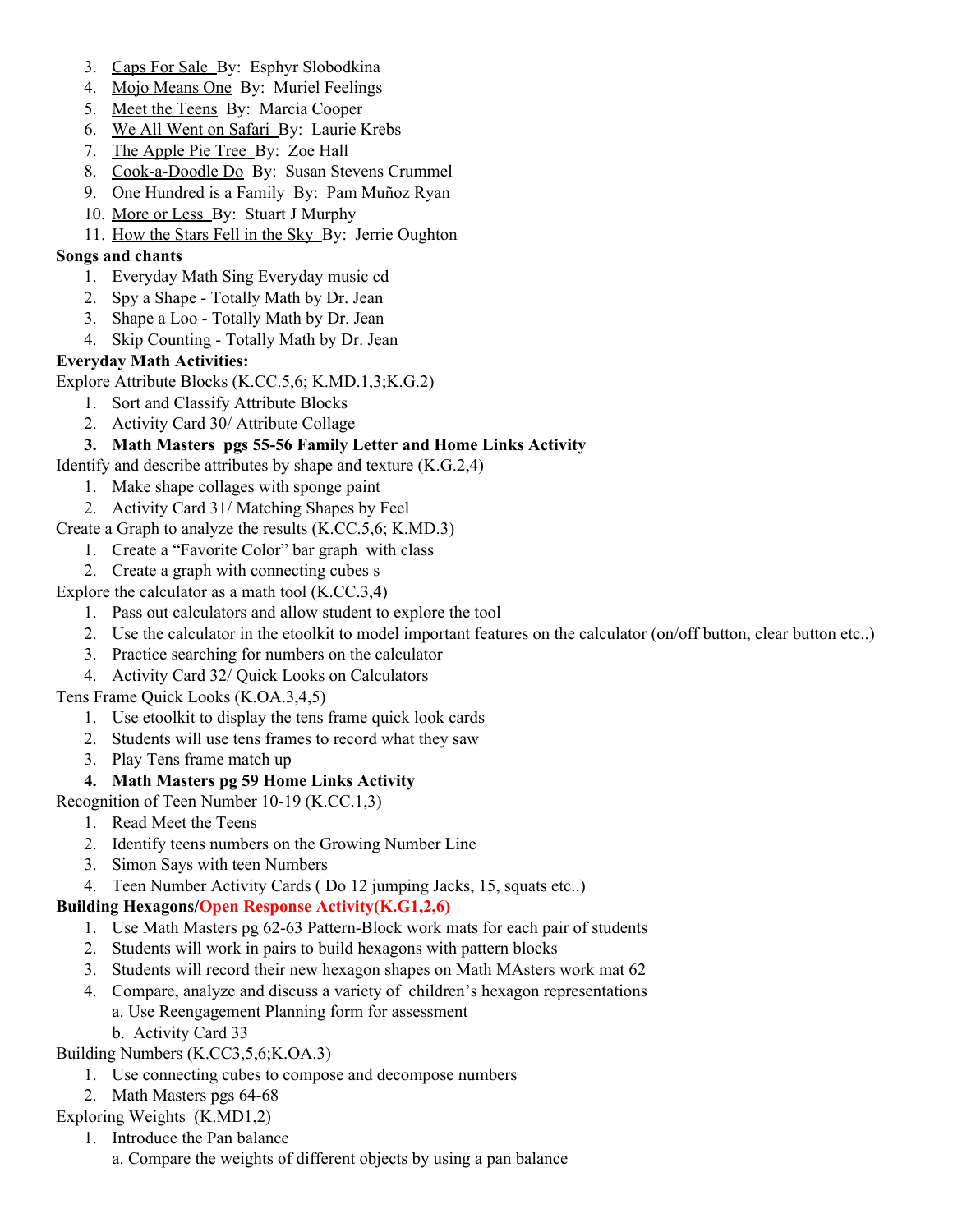2. Activity Cards 34-35

## **3. Math Masters pg 69 Home Links Activity**

Exploring Capacity (K.MD.1,2)

- 1. Read Cook-A-Doodle-Do Or The Apple Pie Tree
- 2. Introduce capacity and compare the capacities of different containers
- 3. Activity Cards 36-37

## **4. Math Masters pg 70 Home Links Activity**

Practice skip counting by 10's (K.CC1,2)

- 1. Read 100 is a Family
- 2. Sing Macarena Math
- 3. Practice on-to-one counting and skip counting by 10's

## **4. Math Masters pg 71 Home Links Activity**

Comparing Written Numerals (K.Cc.3,7)

1. Play Top-It with Number Cards Activity Card 38

## **2. Math Masters pg 73 Home Links Activity**

Number Grid Exploration (K.CC.1,2,3)

- 1. Explore the Number Grid and use it as a counting tool
	- a. building a number Grid
	- b. Number Grid Cover Up
	- c. Counting on a Number Grid

## **Enrichment Activities:**

- Open Response Questions
- Readiness, Enrichment and Extra Practice Activities
- Activity Cards
- Math Seeds
- Everyday Math Online Games/EToolkit
- Everyday Math Partner Games
- Home Link Activities
- Extra Practice Activities
- Minute Math Activities
- Math Masters worksheets and activities
- Online web sites and games (i.e. scholastic, Math Seeds, Everyday Mathematics Program Math games)

#### **Methods of Assessments/Evaluation:**

- Everyday Math Individual Profile of Progress Recording Sheet
- Everyday Math Assessment check-ins
- Chapter/Unit assessments
- Daily Activities/Routines
- Readiness, Enrichment and Extra Activities
- Class Checklists
- **Class Recording Sheets**
- Entrance/Exit Slips
- Teacher/Student chosen Portfolio work
- Math Journals
- Open Response Activities
- Rubrics
- Teacher Observations
- Hands on activities/manipulatives
- Anecdotal Notes
- Classroom work
- Teacher created assessments
- Circle Time Discussions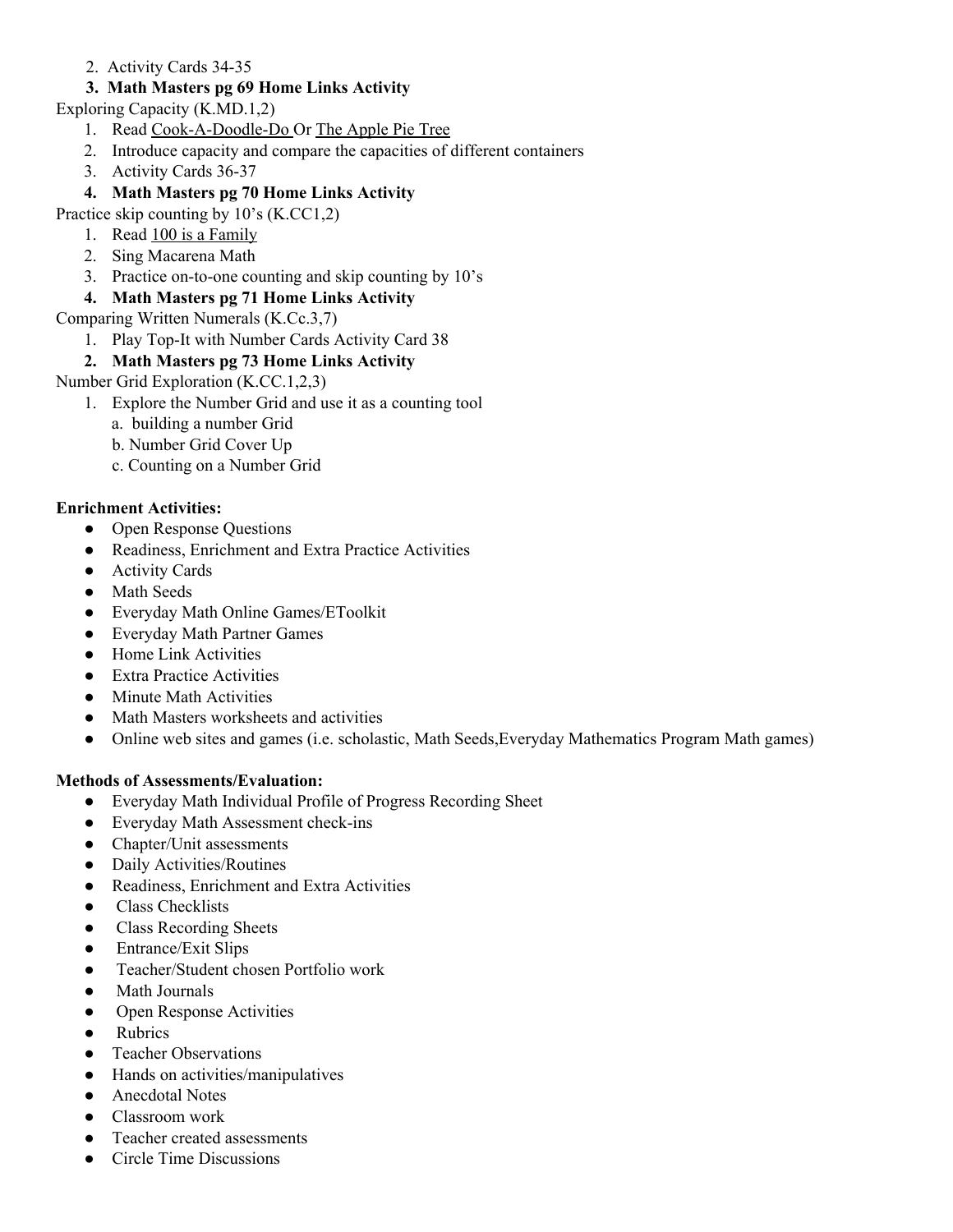- Whiteboard informal assessments
- Online games (i.e. scholastic, Math Seeds, Everyday Mathematics Program Math games)
- Math center activities
- Home Link activities

#### **Resources:**

- Everyday Mathematics Program: Teacher's Guide To Activities
- Everyday Mathematics Program: Math Masters
- Everyday Mathematics Program: Resources for Kindergarten Classroom
- Everyday Mathematics Program: Assessment Handbook
- Everyday Mathematics Program: Home School connection Handbook
- Everyday Mathematics Program: Minute Math Activity Book
- Everyday Mathematics Program: My First Math Book
- Everyday Mathematics Program: CD/Software of Everyday Math Games
- Everyday Mathematics Program: Center Activity Cards

## **Online Resources:**

connectED.mcgraw-hill.com

- 1. Digital teacher lesson guides
- 2. eToolkit
- 3. Assessments and recording records
- 4. eBook activities
- 5. differentiated learning activities
- 6. Everyday Math at home digital access activities
- 7. Everyday Math games
- 8. Everyday Math Home Connection handbook
- www.mathseeds.com
- Teacher Webpage
- You Tube
- Youcubed weekly newsletter and interactive activities www.youcubed.org

## **Kindergarten Mathematics Unit: 5 Approximate 4 Weeks**

## **Essential Questions:**

- What does 100 look like?
- Why are graphs helpful?
- How many combinations of 10 can be made?
- How many shapes can you find in pictures?
- How can you make a teen number?
- How to use a double tens frame?
- What do the  $=$  and  $+$  symbol mean?
- What are Number Scrolls and how are they related to math?
- How can shapes be combined to make new shapes?

#### **Upon completion of this unit students will be able to**:

• Read and write numbers from 0-20 and represent at least 10 objects with a numeral (K.CC.3)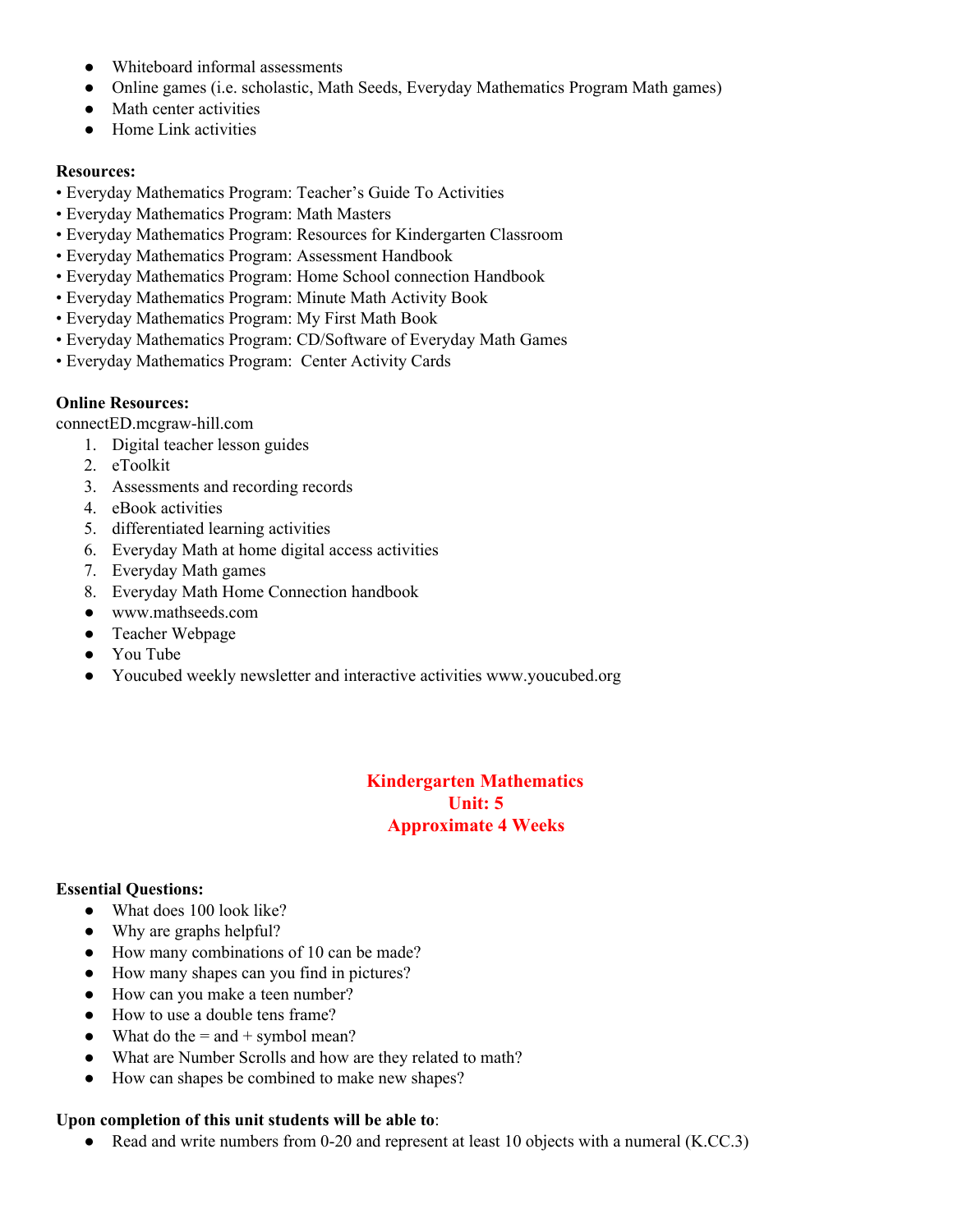- Solve simple number stories and problems involving addition and subtraction, using objects, drawing or other strategies. (KOA.2)
- To find the number that makes 10 when added to a given number, using a tens frame for support. (K.OA.4)
- To compose and decompose numbers from 11-19 into tens and ones and some more. (K.NBT.1)
- Use a double tens frame  $(K.NBT.1)$
- Describe objects in the environment using names of 2 dimensional shapes  $(K.G.1)$
- Understand and use the names for positional words  $(K.G.1)$
- To model familiar shapes by drawing  $(K.G.1)$

## **Interdisciplinary Standards (njcccs.org)**

- **Standard 8.1 – Computer and Information Literacy:** All students will use computer applications to gather and organize information and to solve problems
- **Standard 8.2 - Technology Education:** All students will develop an understanding of the nature and impact of technology, engineering, technological design, and the designed world as they relate to the individual, society, and the environment
- **Standard 6.3 - Active Citizenship in the 21st Century:** All students will acquire the skills needed to be active, informed citizens who value diversity and promote cultural understanding by working collaboratively to address the challenges that are inherent in living in an interconnected world.
- **Standard 9.1 - 21st-Century Life and Career Skills:** All the students will demonstrate the creative, critical thinking, collaboration, and problem solving skills needed to function successfully as both global citizens and workers in diverse ethnic and organizational cultures.

## **Activities – include 21st Century Technologies:**

## **Calendar/Smartboard activities**

## **Read Alouds**

- 1. 100th Day Worries By: Margery Cuyler
- 2. The 100th Day of School By: Angela Shelf Medearis
- 3. The Night Before the 100th Day of School By: Natasha Wing
- 4. Mouse Count By: Ellen Stoll Walsh
- 5. Bunny Party By: Rosemary Wells
- 6. Equal Shmequal By: Virginia Kroll
- 7. Little Quack By: Lauren Thompson
- 8. Shape by Shape By: Suse MacDonald
- 9. Grandfather Tang's Story By: Ann Tompert
- 10. Mouse Shapes By: Ellen Stoll Walsh

## **Songs/Chants/Poems**

- 1. Everyday Math Sing Everyday music cd
- 2. Number Count
- 3. I wish I had 100
- 4. 100 Days
- 5. 100th Day of School, count to 100 (You Tube)
- 6. Songs for the 100th Day (Songs4teachers)
- 7. The Shape Song (You Tube)
- 8. The Counting Song (You Tube)
- 9. Totally Math (Dr. Jean)

## **Everyday Math Activities:**

100th Day Of School (K.CC.1.5,K.MD.1,2)

- 1. 100th Day of School Read Alouds
- 2. 100th Day of School counting activities
	- a. Counting combinations of ten
	- b. Filling in a number grid
	- c. 100th day art projects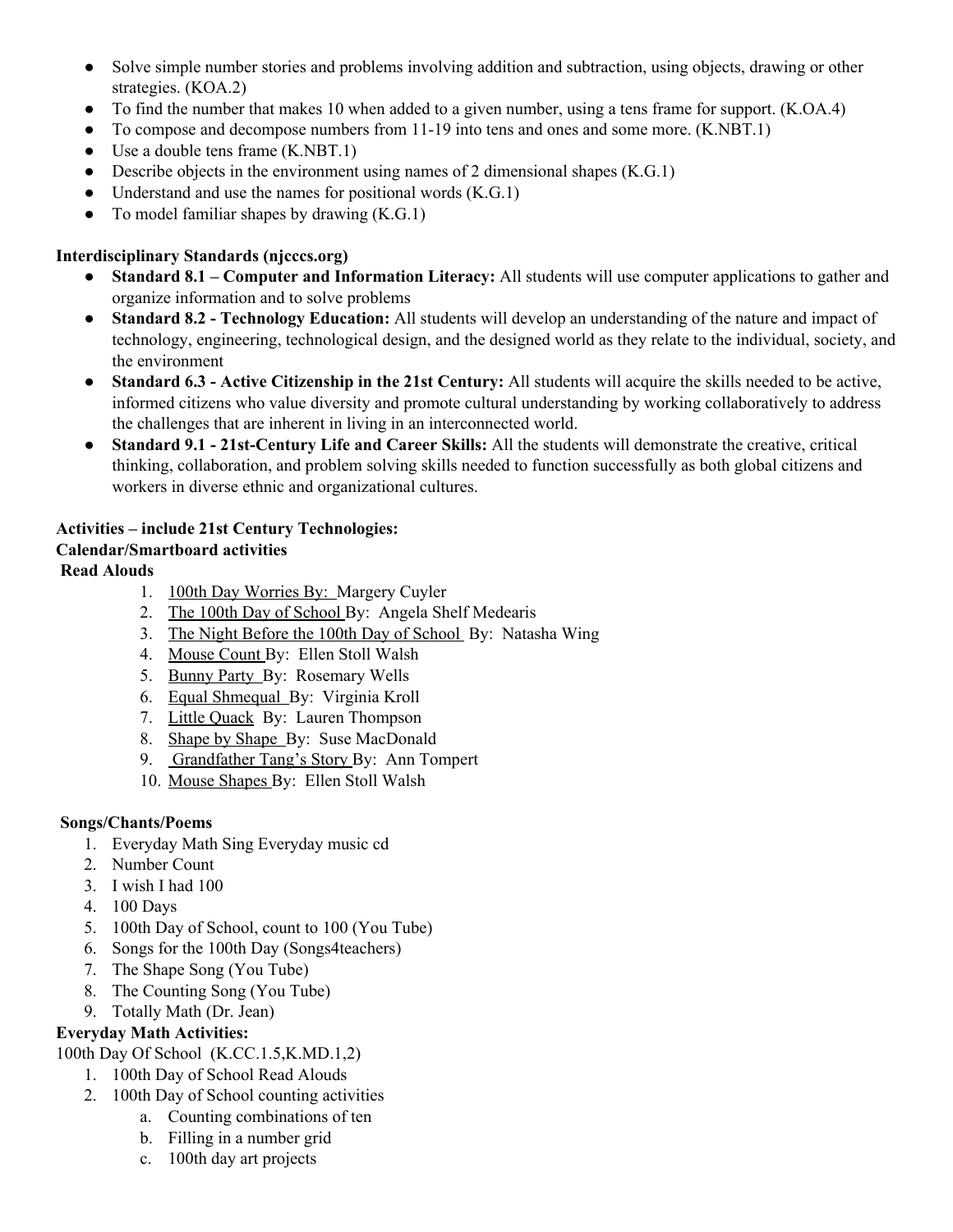## **3. Math Masters pgs 76-77 Home Links Activities**

Analyze the Sums of Dice Rolls (K.CC.3,5;K.OA.2,3)

- 1. Play Roll and Record with Dot Dice
- 2. My First Math Book pg 1
- 3. Roll and Record Predictions (Math Masters G20)
- 4. Activity Card 39/ Roll and Record game

Generating Combinations of 10 (K.CC.5,K.OA.1,3,4)

- 1. Prepare boards and materials for Ten Bears on a Bus Game (Math Masters TA 12,19, 34,35; 20 Bear Counters for each pair 10 of each color)
- 2. Introduce the game Ten Bears on a Bus
- 3. Students will work in pairs of two to play the game
- 4. Activity Card 40/ Ten Bears on A Bus

Find and Draw Shapes (K.G.1,2,4,5)

- 1. Sing Shape Songs
- 2. Read Mouse Count
- 3. Collaborate with the art teacher for a combined lesson with the artist Paul Klee
- 4. Make Shape collages
- 5. Go on a Shape Walk around the School

## **6. Math Masters pg 79 Home Links Activity**

Teen Partners (K.CC.3,5)

- 1. Representing teen numbers with fingers (My First math Book pg 3)
- 2. Recognizing a teen number as a group of 10 and "some more"
- 3. Activity Card 41/ Making Tens and Ones

## Seats at a Party - Open Response

- 1. Children solve a comparison numbers story (day 1)
- a. Math Masters pg 81
- 2. Compare, analyze and discuss a variety of children's drawing representations (day 2) a. Use Reengagement Planning form for assessment (Math Masters pg TA11)

Teens on a Double tens frame (K.CC.3,5,6,7)

- 1. Introduce the double tens frame (Math Masters TA50)
- 2. Show the numbers 10-20 using a double tens frame and counters
- 3. Play Spin a Teen Number with the tens frame mats
- 4. Activity Card 42?Teens on a Double Tens Frame

## **5. Math Masters pg 82 Home Links Activity**

Introduce the  $=$  symbol (K.CC.5,6, K.OA.3)

- 1. Read Aloud Equal Shmequal
- 2. Use counters to create equal and unequal groups
- Play Top-It with number cards 0-20 (K.CC.3,7)
	- 1. My First Math Book pg 4

Introduce the addition symbol (K.OA.1,2)

- 1. Introduce the + symbol as something that is used to represent "more"
- 2. Use number stories and counters to introduce the + symbol
- 3. Activity Card 43/ Telling "Adding" Number Stories
- 4. Write Number Models for Number Stories

## **5. Math Masters pg 83 Home Links Activity**

Growing Train Game (K.CC.2,5,K.OA.1,2)

- 1. Prepare Boards and materials for The Growing Train Game for each student
- 2. Introduce the Growing Train Game
- 3. Play The Growing Train Game with a partner
- 4. Activity Cards 44-45 Racing Trains and Growing Trains

Number Scrolls (K.CC.1,2,3)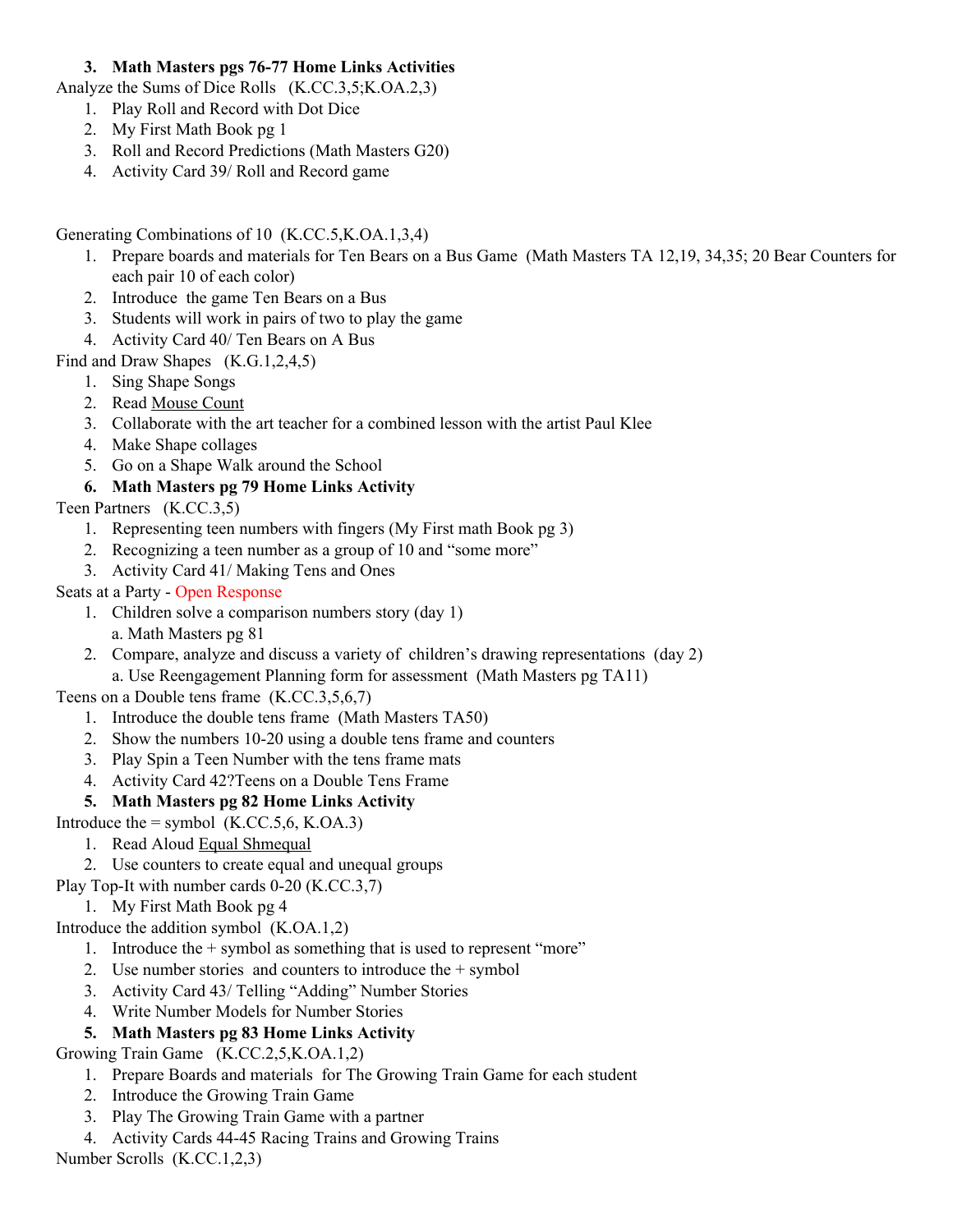- Introduce and make Number Scrolls (Math Masters TA 52)
- Activity Card 46/ Number Schools beyond 100

Shape Combinations (K.G.1,2,4,6)

- 1. Read Aloud Mouse Shapes, Shape by Shape and/or Grandfather Tang's Story
- 1. Use Pattern Blocks, attribute blocks and/or shape cards to combine and create new shape
- 2. Make Pattern Block Puzzles (Math Masters TA 39-48)
- 3. Activity Card 47-48/ Shape Card Puzzles

#### **Enrichment Activities:**

- Open Response Questions
- Readiness, Enrichment and Extra Practice Activities
- Activity Cards
- Math Seeds
- Everyday Math Online Games/EToolkit
- Everyday Math Partner Games
- Home Link Activities
- Extra Practice Activities
- Minute Math Activities
- Math Masters worksheets and activities

#### **Methods of Assessments/Evaluation:**

- Everyday Math Individual Profile of Progress Recording Sheet
- Everyday Math Assessment check-ins
- Chapter/Unit assessments
- Daily Activities/Routines
- Readiness, Enrichment and Extra Activities
- Class Checklists
- Class Recording Sheets
- Entrance/Exit Slips
- Teacher/Student chosen Portfolio work
- Math Journals
- Open Response Activities
- Rubrics
- **Teacher Observations**
- Hands on activities/manipulatives
- Anecdotal Notes
- Classroom work
- Teacher created assessments
- Circle Time Discussions
- Whiteboard informal assessments
- Online games (i.e. scholastic, Math Seeds, Everyday Mathematics Program Math games)
- Math center activities
- Home Link activities

#### **Resources:**

- Everyday Mathematics Program: Teacher's Guide To Activities
- Everyday Mathematics Program: Math Masters
- Everyday Mathematics Program: Resources for Kindergarten Classroom
- Everyday Mathematics Program: Assessment Handbook
- Everyday Mathematics Program: Home School connection Handbook
- Everyday Mathematics Program: Minute Math Activity Book
- Everyday Mathematics Program: My First Math Book
- Everyday Mathematics Program: CD/Software of Everyday Math Games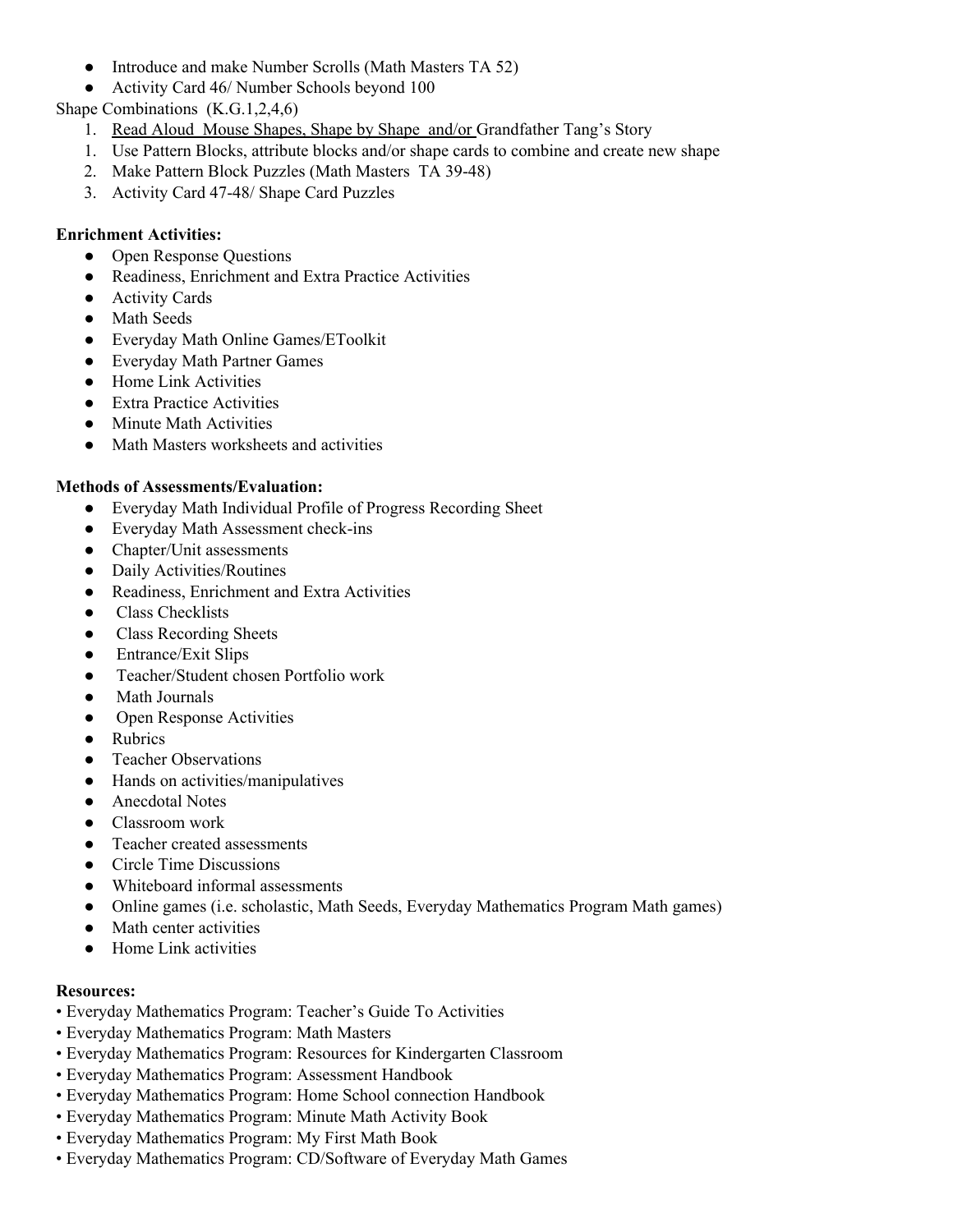• Everyday Mathematics Program: Center Activity Cards

#### **Online Resources:**

connectED.mcgraw-hill.com

- 1. Digital teacher lesson guides
- 2. eToolkit
- 3. Assessments and recording records
- 4. eBook activities
- 5. differentiated learning activities
- 6. Everyday Math at home digital access activities
- 7. Everyday Math games
- 8. Everyday Math Home Connection handbook
- www.mathseeds.com
- Teacher Webpage
- You Tube
- Youcubed weekly newsletter and interactive activities www.youcubed.org

## **Kindergarten Mathematics Unit: 6 Approximate 4 Weeks**

#### **Essential Questions:**

- How do you compare heights and lengths?
- How do you interpret a bar graph?
- How do you describe a 3 dimensional shape?
- How are shapes the same and different?
- How can use use attributes to sort objects?
- What is the symbol and how is it used?
- How can a number be broken down into smaller numbers?
- $\bullet$  How can the  $+,-$ , and  $=$  symbols be used in number stories

#### **Upon completion of this unit students will be able to**:

- Read and write numbers from at least 0-20 and represent sets with numerals (K.CC.3)
- Represent addition and subtraction concretely and verbally (K.OA.1)
- Compare objects by length and by weight and describe the difference using terms such as lighter, heavier, shorter and longer (K.MD.2)
- Classify objects into given categories, count the number of objects in each category, and sort the categories by count (K.MD.3)
- Correctly name a variety of 2 dimensional shapes and some three dimensional shapes regardless of their orientation or overall size (K.G.2)

#### **Interdisciplinary Standards (njcccs.org)**

- **Standard 8.1 – Computer and Information Literacy:** All students will use computer applications to gather and organize information and to solve problems
- **Standard 8.2 - Technology Education:** All students will develop an understanding of the nature and impact of technology, engineering, technological design, and the designed world as they relate to the individual, society, and the environment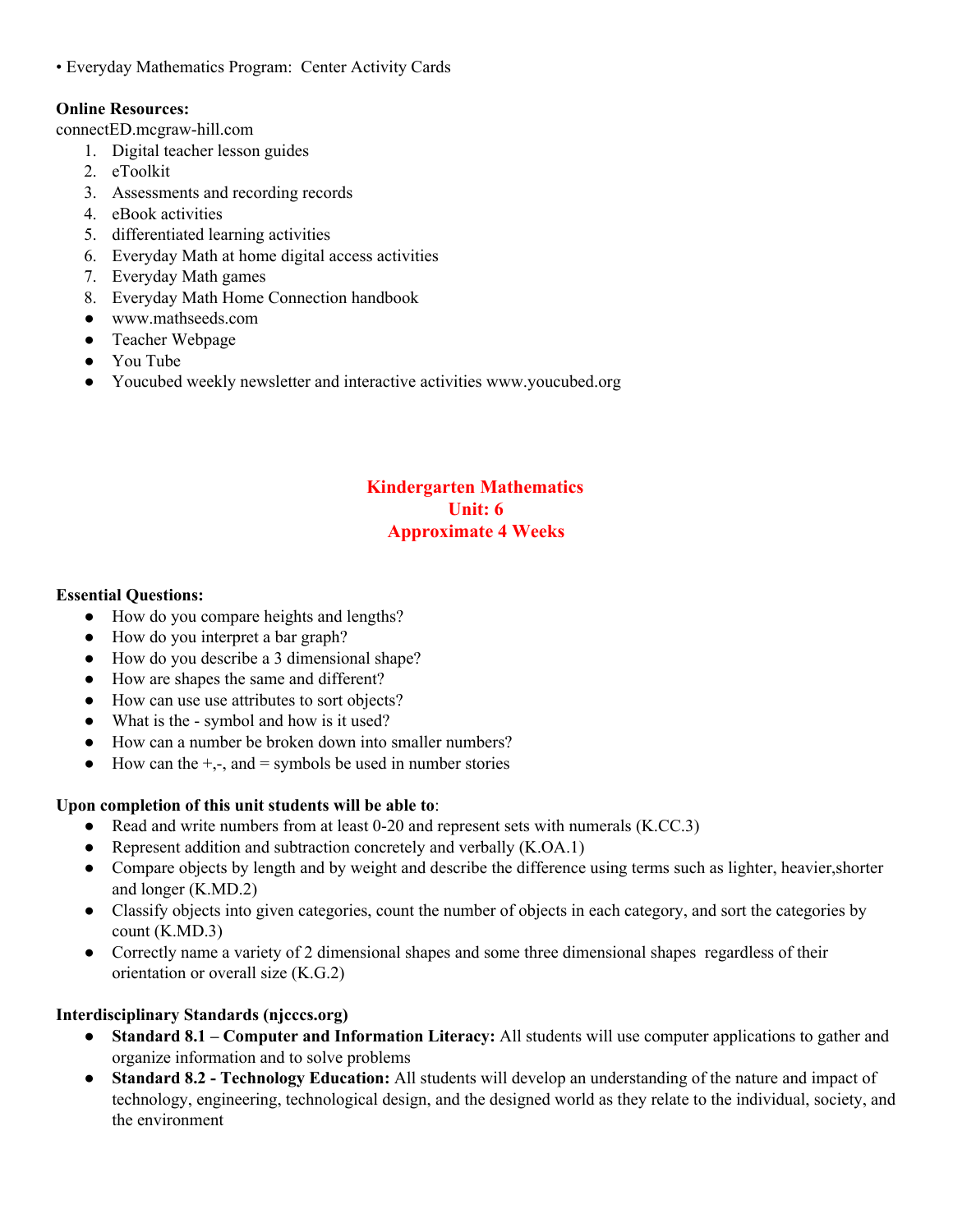- **Standard 6.3 - Active Citizenship in the 21st Century:** All students will acquire the skills needed to be active, informed citizens who value diversity and promote cultural understanding by working collaboratively to address the challenges that are inherent in living in an interconnected world.
- **Standard 9.1 21st-Century Life and Career Skills**: All the students will demonstrate the creative, critical thinking, collaboration, and problem solving skills needed to function successfully as both global citizens and workers in diverse ethnic and organizational cultures.

#### **Activities – include 21st Century Technologies: Calendar/Smartboard activities Read Alouds**

- 1. Tall By: Jez Alborough
- 2. Pet Show By:
- 3. Five Little Ducks By: Raffi
- 4. I Love Trains By: Philemon Sturges
- 5. This Train By: Paul Collicutt
- 6. Blueberries for Sal By: Robert McCloskey

## **Songs/Chants/Poems**

- 1. Everyday Math Sing Everyday music cd
- 2. I Spy a Shape (Dr Jean)
- 3. Shape Song (You Tube)

## **Activities:**

Comparing Body heights to objects (K.MD.1,2)

## 1. **Math Masters pg 85/ Family Letter**

- 2. Read Tall
- 3. Play I Spy with Shapes
- 4. Activity Card 22/ Sort Objects by longer or shorter
- Length Line Up (K.MD.1,2)

1. Compare the order of mixed assorted objects by length from shortest to longest

Make a Favorite Pet Graph (K.CC.5,6,K.MD3)

- 1. Read Pet Show
- 2. Students will draw a picture of their favorite pet on a post it
- 3. Create a "Favorite Pet"
- 4. Record results on individual bar graphs (teacher must make)
- 5. Complete My First Math Book pg 7

Solid Shape Museum (K.G1-4)

- 1. Describe and compare flat and solid shapes
- 2. Observe and compare the difference between flat and solid shapes
- 3. Learn the names of the solid shapes
- 4. Introduce the term two-dimensional and three dimensional
- 5. Play "Guess My Shape"
- 6. Play "Stand Up If…"
- 7. Make 3-dimensional shapes with modeling clay and straws
- 8. Activity Card 49/Stamping with 3D Shapes
- **9. Math Masters pg 89 Home Links Activity**

Sorting Rules (K.CC.5,6, K.MD.3)

- 1. Review and practice sorting objects by attribute (color, shape etc..)
- 2. Introduce and play What's My Rule Fishing Game
- 3. Activity Card 50/ fishing for Attributes

## Tall enough to Ride - Open Response Activity

- 1. Children solve a measuring number story (day 1)
- 2. Compare, analyze and discuss a variety of children's height representations (day 2) a. Use Reengagement Planning form for assessment (Math Masters pg TA11)
- 3. Activity Card 51/Measuring With Sticky Notes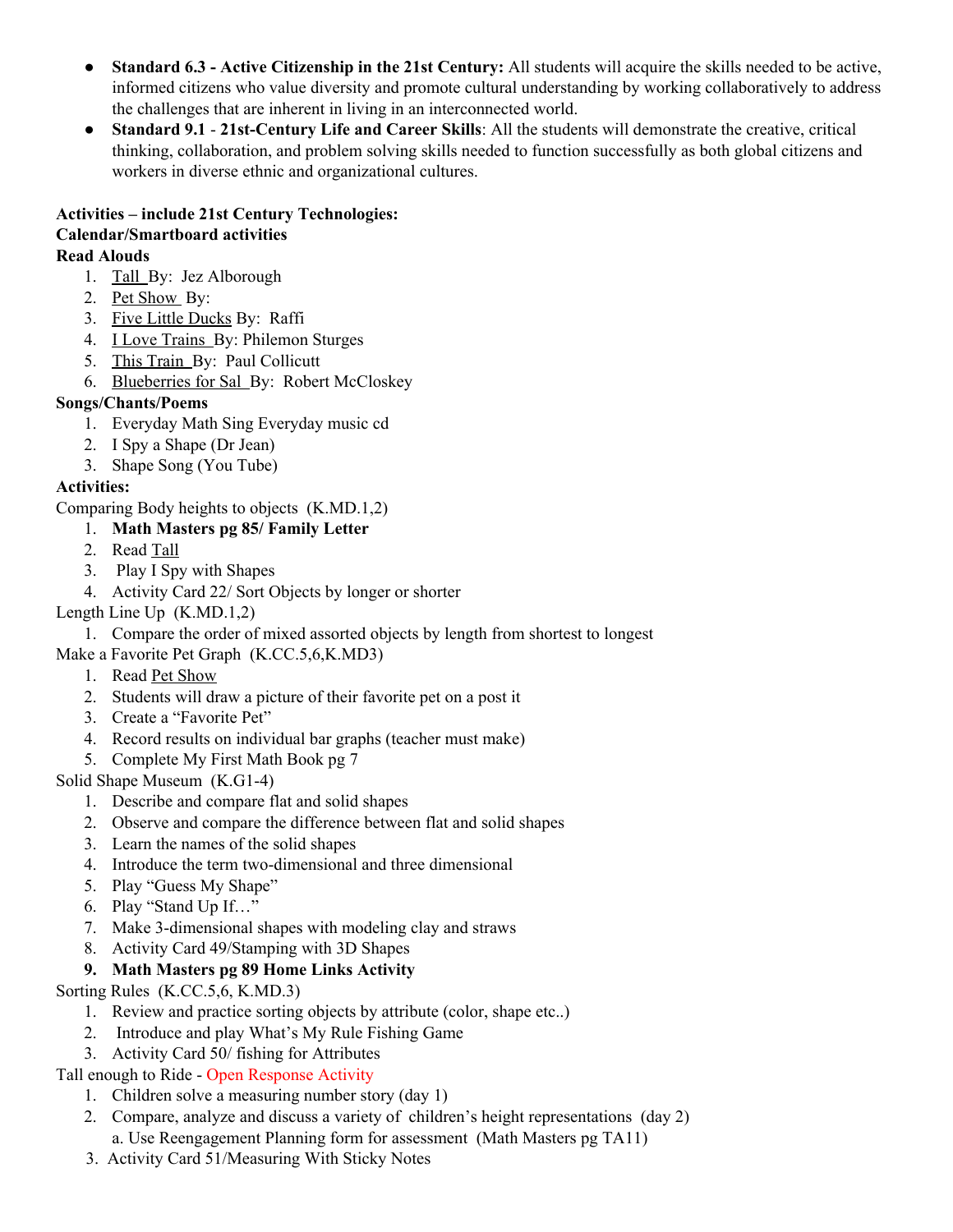Subtraction symbol (K.OA.1,2)

- 1. Read and Sing 5 Little Ducks
- 2. Introduce the Subtraction (-) Symbol as a way to show less
- 3. Share and solve subtraction number stories
- 4. Activity Card 52?Take Away Number Stories
- **5. Math Masters pg 91 Home Links Activity**

Disappearing Train (K.CC.6,7,K.OA.1,2)

- 1. Prepare game boards and dice for Disappearing Train Game
- 2. Introduce and model the Game
- 3. Activity Cards 53-54

Analyze and Compare Different Attributes (K.MD.1,2.K.G.2,4)

- 1. Prepare attribute spinners for game (Math Masters G23-24)
- 2. Play the Attribute Spinner Game
- 3. Activity Cards 55-56/ Attributes

Combinations of 10 (K.CC.5,K.OA1,3,4)

- 1. Introduce and play Hiding Bears Game
	- a. My First Math Book pg 8

## 2. **Math Masters pg 93 Home Links Activity**

3. Activity Card 57

Relating Symbols to Number Stories (K.OA.1,2)

- 1. Read Blueberries for Sal
- 2. Tell a "join" or "take away" number story for children to solve
	- a. Children can use pictures, words and/or numbers and symbols to solve the number story
		- b. My First Math Book pg 10
- 3. Activity Card 59

#### **Enrichment Activities:**

- Open Response Questions
- Readiness, Enrichment and Extra Practice Activities
- Activity Cards
- Math Seeds
- Everyday Math Online Games/EToolkit
- Everyday Math Partner Games
- Home Link Activities
- Extra Practice Activities
- Minute Math Activities
- Math Masters worksheets and activities

#### **Methods of Assessments/Evaluation**:

- Everyday Math Individual Profile of Progress Recording Sheet
- Everyday Math Assessment check-ins
- Chapter/Unit assessments
- Daily Activities/Routines
- Readiness, Enrichment and Extra Activities
- Class Checklists
- Class Recording Sheets
- Entrance/Exit Slips
- Teacher/Student chosen Portfolio work
- **Math Journals**
- Open Response Activities
- **Rubrics**
- Teacher Observations
- Hands on activities/manipulatives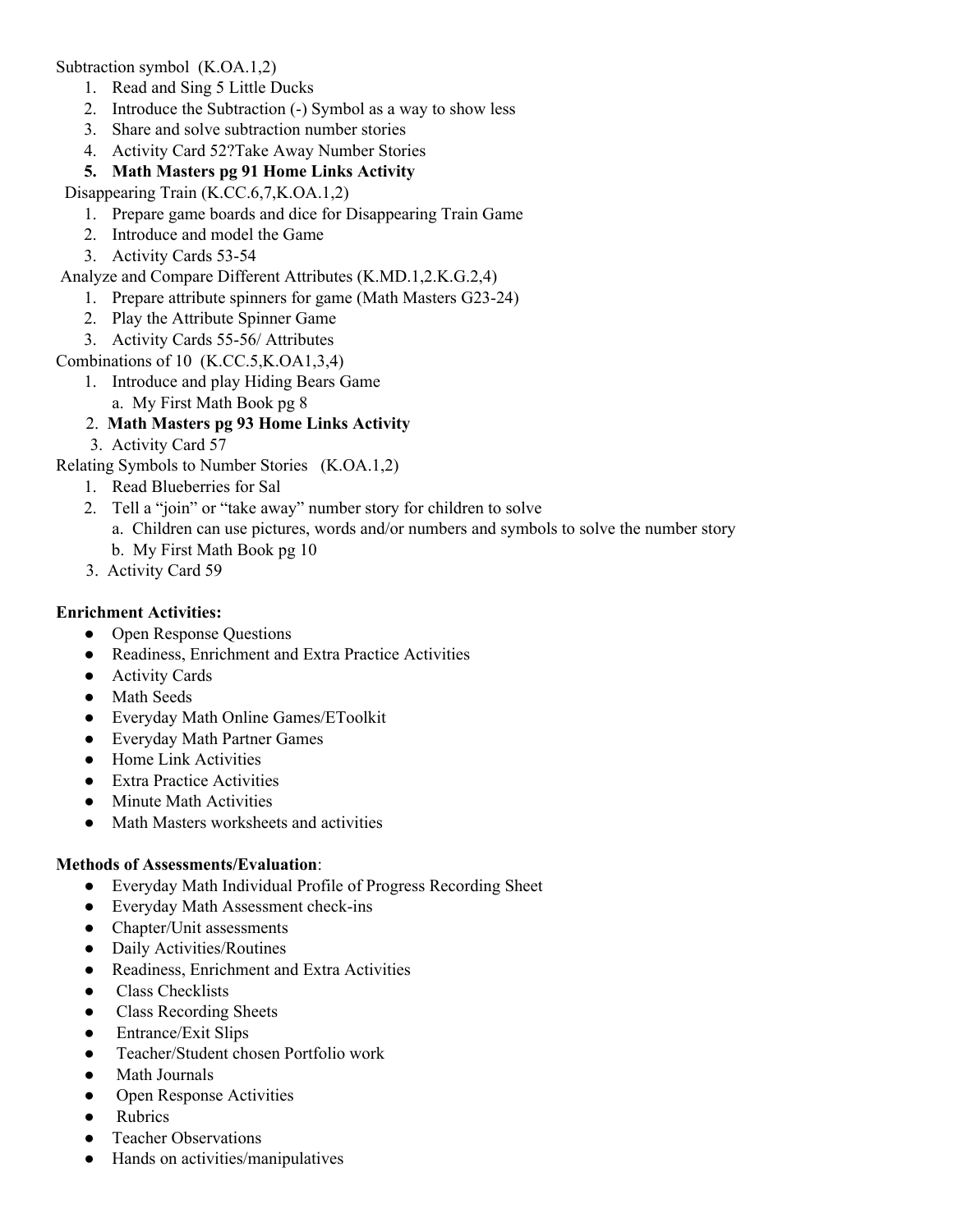- Anecdotal Notes
- Classroom work
- Teacher created assessments
- Circle Time Discussions
- Whiteboard informal assessments
- Online games (i.e. scholastic, Math Seeds, Everyday Mathematics Program Math games)
- Math center activities
- **Home Link activities**

#### **Resources:**

- Everyday Mathematics Program: Teacher's Guide To Activities
- Everyday Mathematics Program: Math Masters
- Everyday Mathematics Program: Resources for Kindergarten Classroom
- Everyday Mathematics Program: Assessment Handbook
- Everyday Mathematics Program: Home School connection Handbook
- Everyday Mathematics Program: Minute Math Activity Book
- Everyday Mathematics Program: My First Math Book
- Everyday Mathematics Program: CD/Software of Everyday Math Games
- Everyday Mathematics Program: Center Activity Cards

#### **Online Resources:**

connectED.mcgraw-hill.com

- 1. Digital teacher lesson guides
- 2. eToolkit
- 3. Assessments and recording records
- 4. eBook activities
- 5. differentiated learning activities
- 6. Everyday Math at home digital access activities
- 7. Everyday Math games
- 8. Everyday Math Home Connection handbook
- www.mathseeds.com
- Teacher Webpage
- You Tube
- Youcubed weekly newsletter and interactive activities www.youcubed.org

## **Kindergarten Mathematics Unit: 7 Approximate 4 Weeks**

#### **Essential Questions**:

- How can a number line be used to help with addition and subtraction?
- How can I identify and count objects in a scattered and unscattered arrangement?
- How can I compare objects in two or more groups by using the terms greater than or less than?
- How can I solve addition and subtraction number stories within 10?
- How can I recognize and compare 2 dimensional and 3 dimensional shapes?
- How can I use a pan balance scale to compare weights?
- How can I use estimating skills to compare objects?
- How can data be collected and organized for display?
- Why do we break numbers apart into tens and ones?

#### **Upon completion of this unit students will be able to:**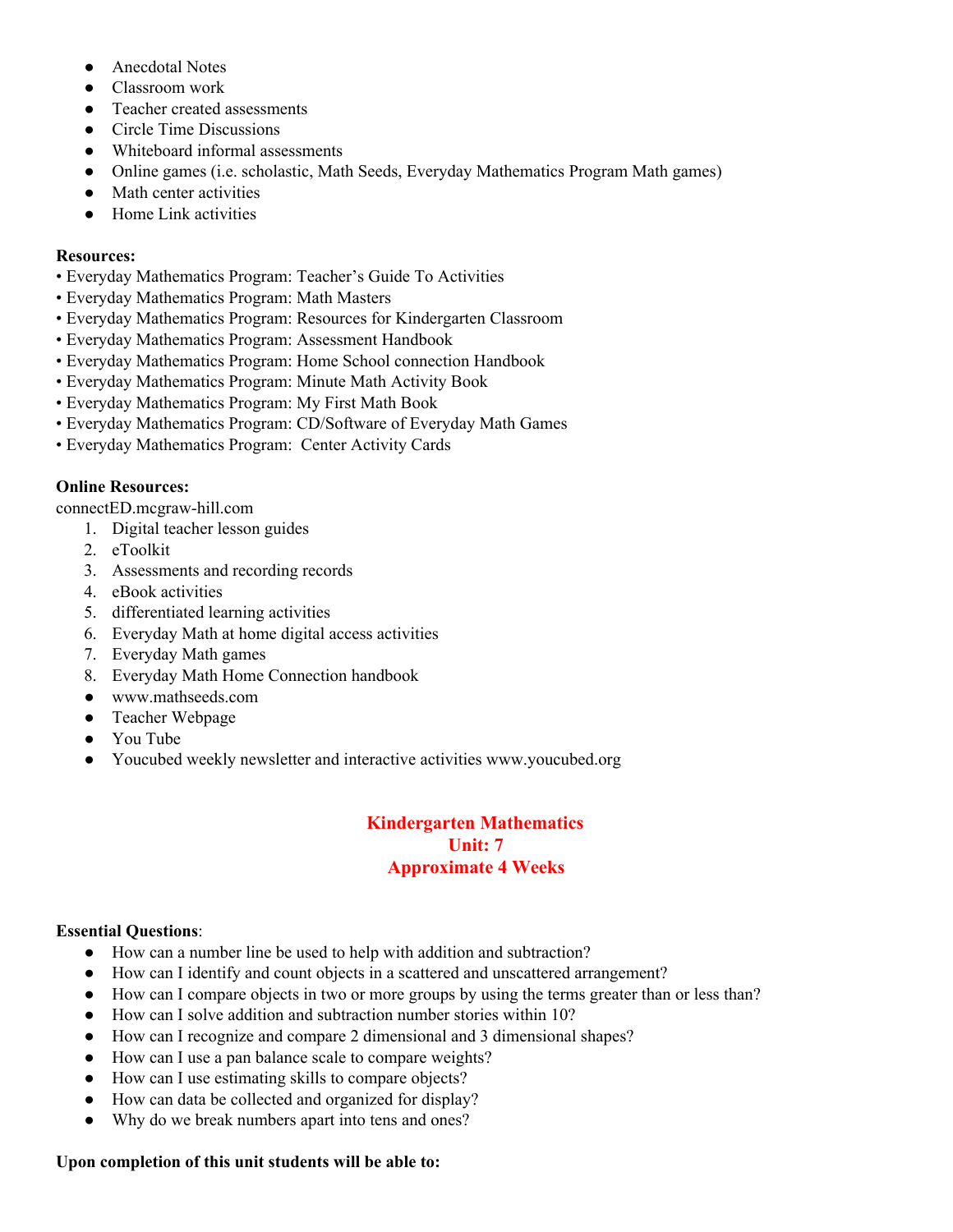- Count object in an array of 20 or a scattered arrangement of 10 (K.CC.5)
- Use counting and matching strategies to identify whether the objects in one group are greater than, less than or equal to the number of objects in another group. (K.CC.6)
- Solve addition and subtraction word problems and be able to add and subtract within 10 (K.OA.2)
- Decompose numbers less than 10 or equal to 10 into pairs in more than one way by using objects or drawings, and record each decomposition by a drawing or equation (K.OA.3)
- identify shapes as 2 dimensional or 3 dimensional  $(K.G.3)$
- Compose simple shapes to form larger shapes  $(K.G.6)$

## **Interdisciplinary Standards (njcccs.org)**

- Standard 8.1 Computer and Information Literacy: All students will use computer applications to gather and organize information and to solve problems
- Standard 8.2 Technology Education: All students will develop an understanding of the nature and impact of technology, engineering, technological design, and the designed world as they relate to the individual, society, and the environment
- Standard 6.3 Active Citizenship in the 21st Century: All students will acquire the skills needed to be active, informed citizens who value diversity and promote cultural understanding by working collaboratively to address the challenges that are inherent in living in an interconnected world.
- Standard 9.1 21st-Century Life and Career Skills: All the students will demonstrate the creative, critical thinking, collaboration, and problem solving skills needed to function successfully as both global citizens and workers in diverse ethnic and organizational cultures.

## **Activities – Include 21st Century Technologies:**

## **Calendar/Smartboard activities**

## **Read Alouds:**

- 1. Dominoes Around the World By; Mary D. Lankford
- 2. Cubes, Cones, Cylinders and Spheres By: Tanya Hobin
- 3. Just a Little Bit By: Ann Tompert
- 4. The Best Vacation Ever By: Stuart J. Murphy
- 5. 12 Ways to Get 11 By: Eve Merriam
- 6. Animals on Board By: Stuart J. Murphy

## **Songs and Chants**

- 1. Everyday Math Sing Everyday music cd
- 2. Dr. Jean Totally Math cd

## **Everyday Math Activities:**

Number Line Addition and Subtraction (K.CC.2,K.OA.1,K.OA.2)

- **1. Math Masters pg 94 - Family Letter**
- 2. Frog Hops on the Number Line activity
- 3. Activity Card 60/Frog Hops

Domino Addition (K.CC.3,K.OA.1,2,3,K.MD.3)

- 1. Decomposing dominoes
- 2. Arranging dominoes in numerical order
- 3. Find the total dots on a domino by adding the two sides together
- 4. Use a domino to make a number sentence  $(5 \text{ dots} + 2 \text{ dots} = 7 \text{ dots})$ a. My First Math Book pg 11
- 5. Activity Cards 61-62 Domino Concentration and Domino Matching

## **6. Math Masters pg 95 Home Links Activity**

Teen Collections (K.CC.3,5,6)

- 1. Use a double tens frame to count and compare teen collections
- a. My First Math Book pg 12
- 1. Monster Squeeze Game with teen numbers
- 2. Activity Card 63/Teen Number Stacks

Comparing 2 dimensional representations of three dimensional objects (K.G.1-4)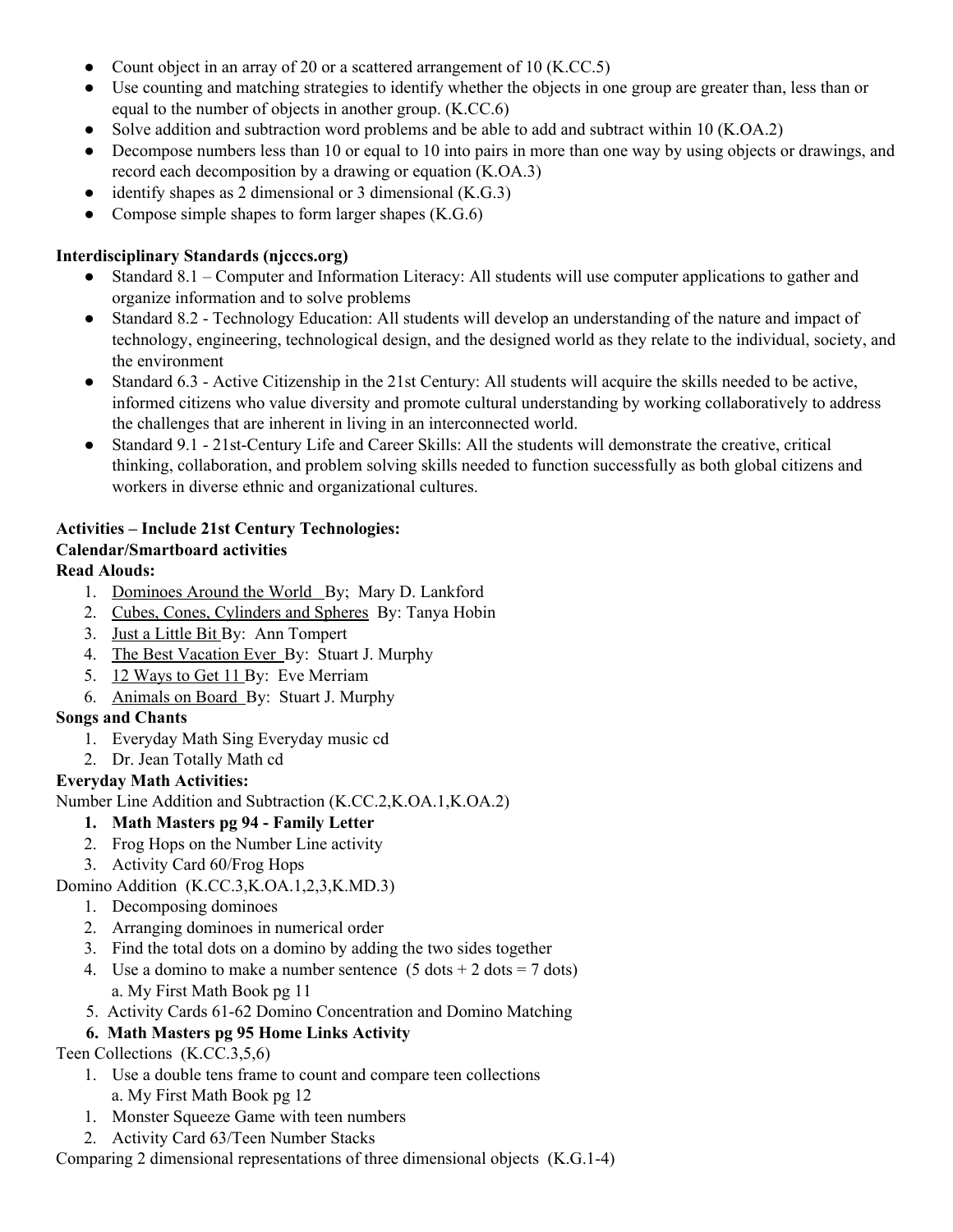- 1. Practice recognizing 3 dimensional objects in 2 dimensional photos (ex a photo of a globe is still a sphere)
- 2. Play Solid Shape Match up game
- 3. Activity Card 64

Counting with a calculator (K.CC.1,2)

- 1. Sing Macarena Math, Ten in a Bed or 5 Speckled Frogs
- 2. Free exploration of calculators
- 3. Use etoolkit to model and practice how to find the  $+$ ,  $-$  and  $=$  symbols on a calculator
- 4. Practice skip counting on the calculator
- 5. Activity Card 65
- Exploring and Comparing Weights (K.MD.1,2)
	- 1. Read Just a Little Bit
	- 2. Pan Balance Leveling with clay
		- a. My First Math Book pg 14 Children solve a measuring number story (day 1)
	- 3. Ordering Objects by Weight
		- a. My First Math Book Journaling Page
	- 4. Activity Card 66/ Balancing Objects with Clay
- Creating Surveys Open Response Question
	- 3. Children will work with a partner to conduct a survey and record their results (day 1)
	- 4. Compare, analyze and discuss a variety of children's data collected and how they recorded and were able to share their results (day 2)
- a. Math Masters pg 97
- Using an Estimation Jar (K.Cc.1,3,5,6,7)
	- 1. Introduce the term "estimating" as "making a smart guess" about something
	- 2. Make an Estimation Jar
		- a. Math Masters pg 98

Exploring Number Combinations (K.CC.5,K.OA.1,K.OA.3)

- 1. Making Bead bracelets to decompose numbers
- a. My First Math Book pg15
- **2. Math Masters pg 99 Home Links Activity**
- 3. Activity Card 68?Bead Combinations

Creating a Number Story Class Book (K.OA.1,2)

- 1. Read 12 Ways to Get 11
- 2. Review how number stories can be recorded by using pictures, letters or symbols
- 3. Each student will make up their own  $+$  or number story for a class book

Class Collections (K.CC.1,2,3,5)

- 1. Make a Class Collection Museum and record the data
	- a. My First Math Book pg 16
	- b. Count the collections by 5's and 10's

## **2. Math Masters pg 100 Home Links Activity**

Addition Facts to 5 (K.CC.7,K.OA.1,2,5)

- 1. Read Animals on Board
- 2. Introduce and play the Dice Addition Game
- 3. Play Number Grid Cover Up
- 4. Activity Card 69/

Using Attributes to Identify an Object (K.MD.1,3,K.G.2.4)

- 1. Mystery Block Game
- 2. Activity Card 70

## **Enrichment Activities:**

- Open Response Questions
- Readiness, Enrichment and Extra Practice Activities
- Activity Cards
- Math Seeds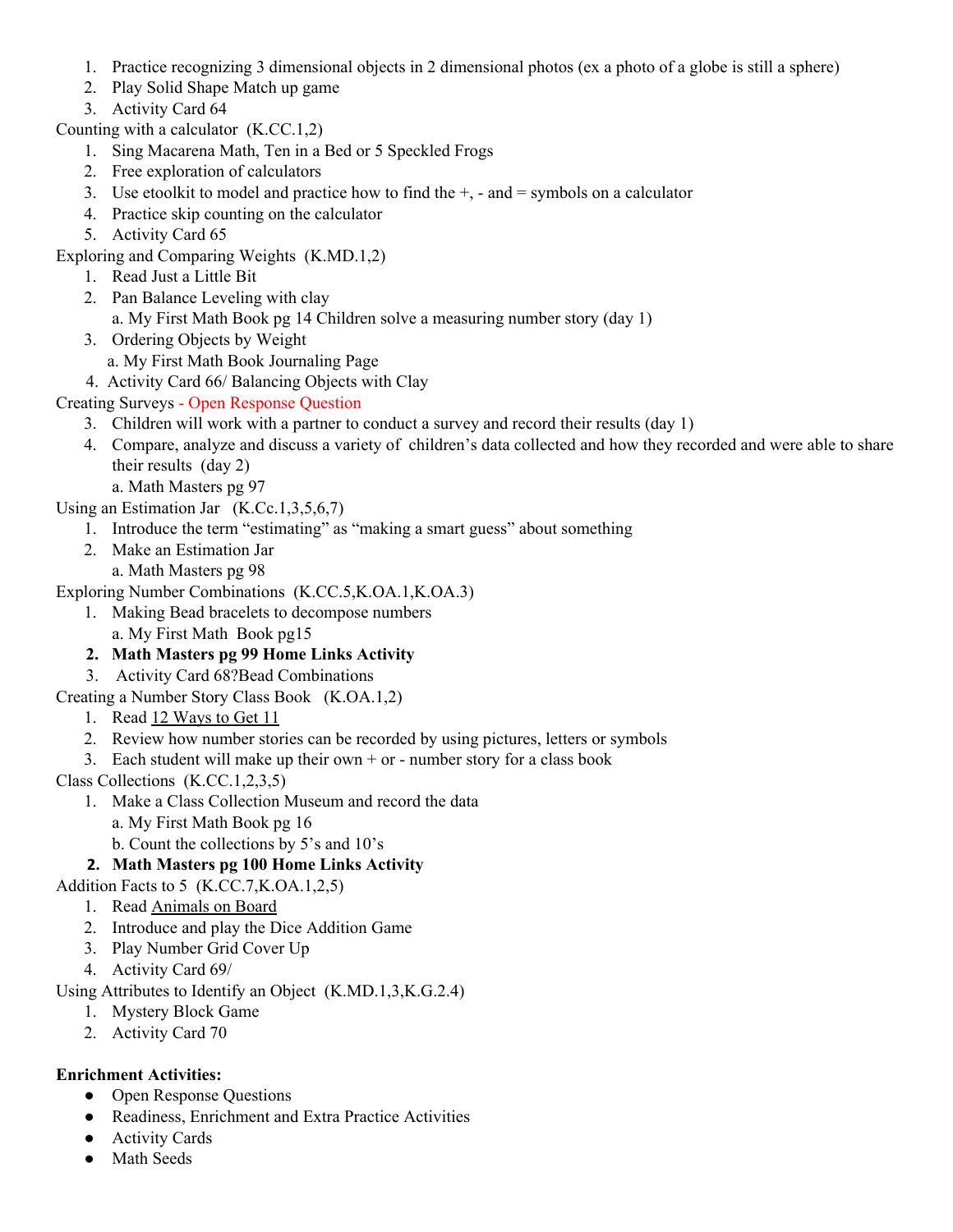- Everyday Math Online Games/EToolkit
- Everyday Math Partner Games
- Home Link Activities
- Extra Practice Activities
- Minute Math Activities
- Math Masters worksheets and activities

#### **Methods of Assessment/Evaluation:**

- Everyday Math Individual Profile of Progress Recording Sheet
- Everyday Math Assessment check-ins
- Chapter/Unit assessments
- Daily Activities/Routines
- Readiness, Enrichment and Extra Activities
- Class Checklists
- **Class Recording Sheets**
- Entrance/Exit Slips
- Teacher/Student chosen Portfolio work
- Math Journals
- Open Response Activities
- Rubrics
- Teacher Observations
- Hands on activities/manipulatives
- Anecdotal Notes
- Classroom work
- Teacher created assessments
- Circle Time Discussions
- Whiteboard informal assessments
- Online games (i.e. scholastic, Math Seeds, Everyday Mathematics Program Math games)
- Math center activities
- Home Link activities

#### **Resources:**

- Everyday Mathematics Program: Teacher's Guide To Activities
- Everyday Mathematics Program: Math Masters
- Everyday Mathematics Program: Resources for Kindergarten Classroom
- Everyday Mathematics Program: Assessment Handbook
- Everyday Mathematics Program: Home School connection Handbook
- Everyday Mathematics Program: Minute Math Activity Book
- Everyday Mathematics Program: My First Math Book
- Everyday Mathematics Program: CD/Software of Everyday Math Games
- Everyday Mathematics Program: Center Activity Cards

## **Online Resources**

connectED.mcgraw-hill.com

- 1. Digital teacher lesson guides
- 2. eToolkit
- 3. Assessments and recording records
- 4. eBook activities
- 5. differentiated learning activities
- 6. Everyday Math at home digital access activities
- 7. Everyday Math games
- 8. Everyday Math Home Connection handbook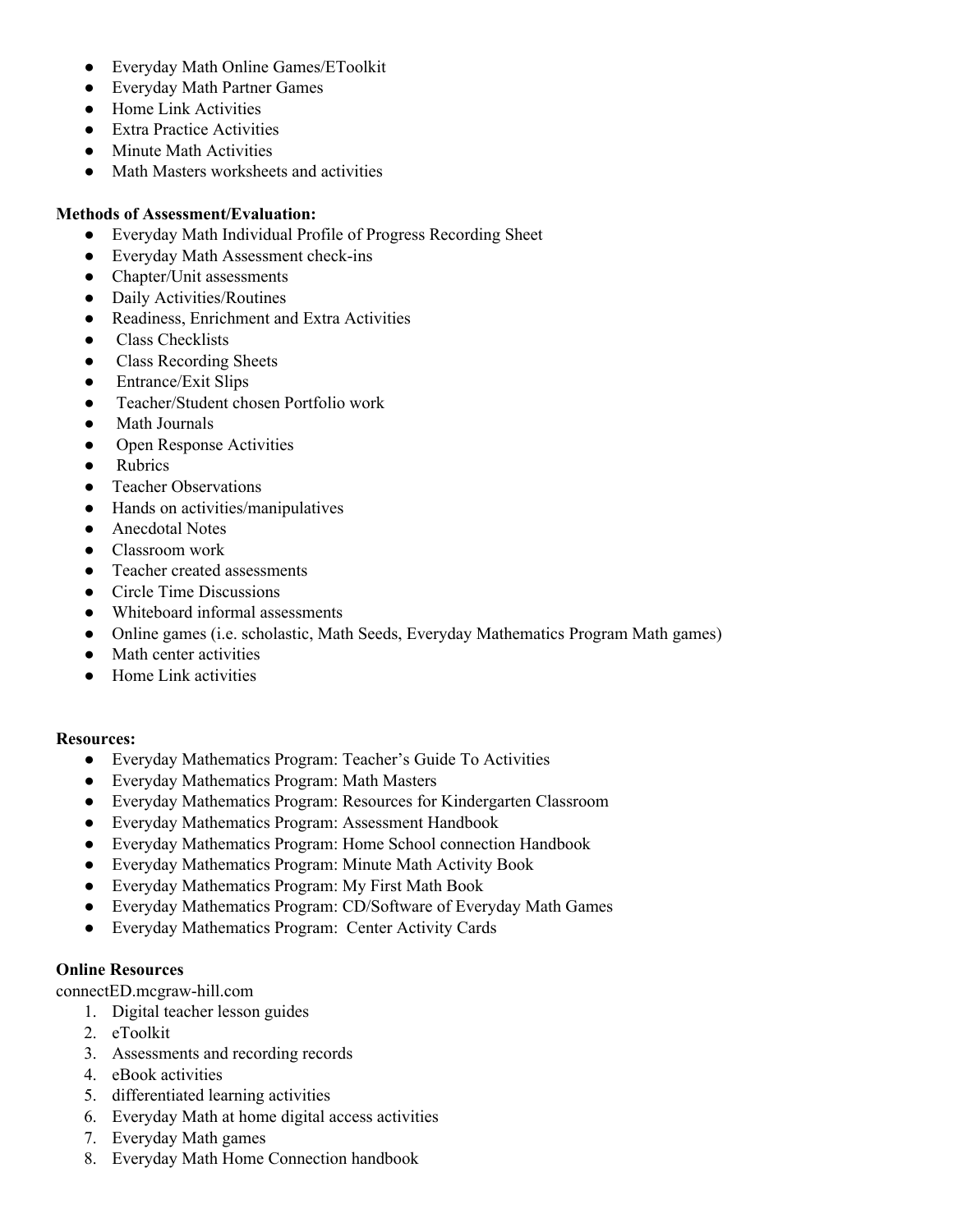- www.mathseeds.com
- Teacher Webpage
- You Tube
- Youcubed weekly newsletter and interactive activities www.youcubed.org

#### **Kindergarten Mathematics Unit: 8 Approximate 4 Weeks**

#### **Essential Questions:**

- $\bullet$  How can your senses be used to identify shapes (K.G.1,2,4)
- $\bullet$  How to count forward to 100 starting from numbers other than 1? (K.CC.1,2)
- $\bullet$  How can counts be used to measure time? (K.CC.1,2)
- $\bullet$  How to group and count objects by 10? (K.CC.3,5)
- How can patterns be used to find solutions?  $(K.OA.1, 2, 3, 4; K.G.2)$
- How to decompose the number 10 to find the missing part?  $(10=6+)$  (K.OA.3,4)
- $\bullet$  How can numbers be grouped from least to greatest (K.CC.2,3,7)
- What are some ways to gain fluency with addition facts? (K.CC.7, K.OA.1, 2,5)
- How to solve number stories with calculators (K.OA.2)

#### **Upon completion of this unit students will be able to:**

- Identify, analyze and compare 2 and 3 dimensional shapes in different sizes and orientations
- Count to 100 by ones and tens
- Count forward to 100 starting from numbers other than 1 a. Use "counting on" strategies to add numbers from dice throws
- Apply addition and subtraction based function rules
- a. Explore the difference between addition and subtraction rules b. Develop fact fluency for addition facts to 10 and subtraction facts to 5
- Recognize numbers as combinations of 10s, and 1s a. Count and group objects by 1's and 10's and record them with drawings or equations
- Practice decomposing numbers and finding a missing part of 10 a. Uses rules to determine missing numbers in a number pair b. Solve missing number problems using concrete objects
- Compose, decompose and understand numbers 11-19 as ten and some more?
- Compare numbers and place them in order from least to greatest
- Use mental math strategies to add and subtract numbers
	- a. Learn and practice math games that will help with addition and subtraction fluency
- Explore equivalent names for numbers
	- a. Represent numbers with manipulatives, drawings, tallies, and numerical expressions
	- b. Generate equivalent names for numbers
	- c. Represent numbers with simple addition and subtraction number sentences
- Use calculators to model and solve number stories by forming addition and subtraction equations

#### **Interdisciplinary Standards (njcccs.org)**

- Standard 8.1 Computer and Information Literacy: All students will use computer applications to gather and organize information and to solve problems
- Standard 8.2 Technology Education: All students will develop an understanding of the nature and impact of technology, engineering, technological design, and the designed world as they relate to the individual, society, and the environment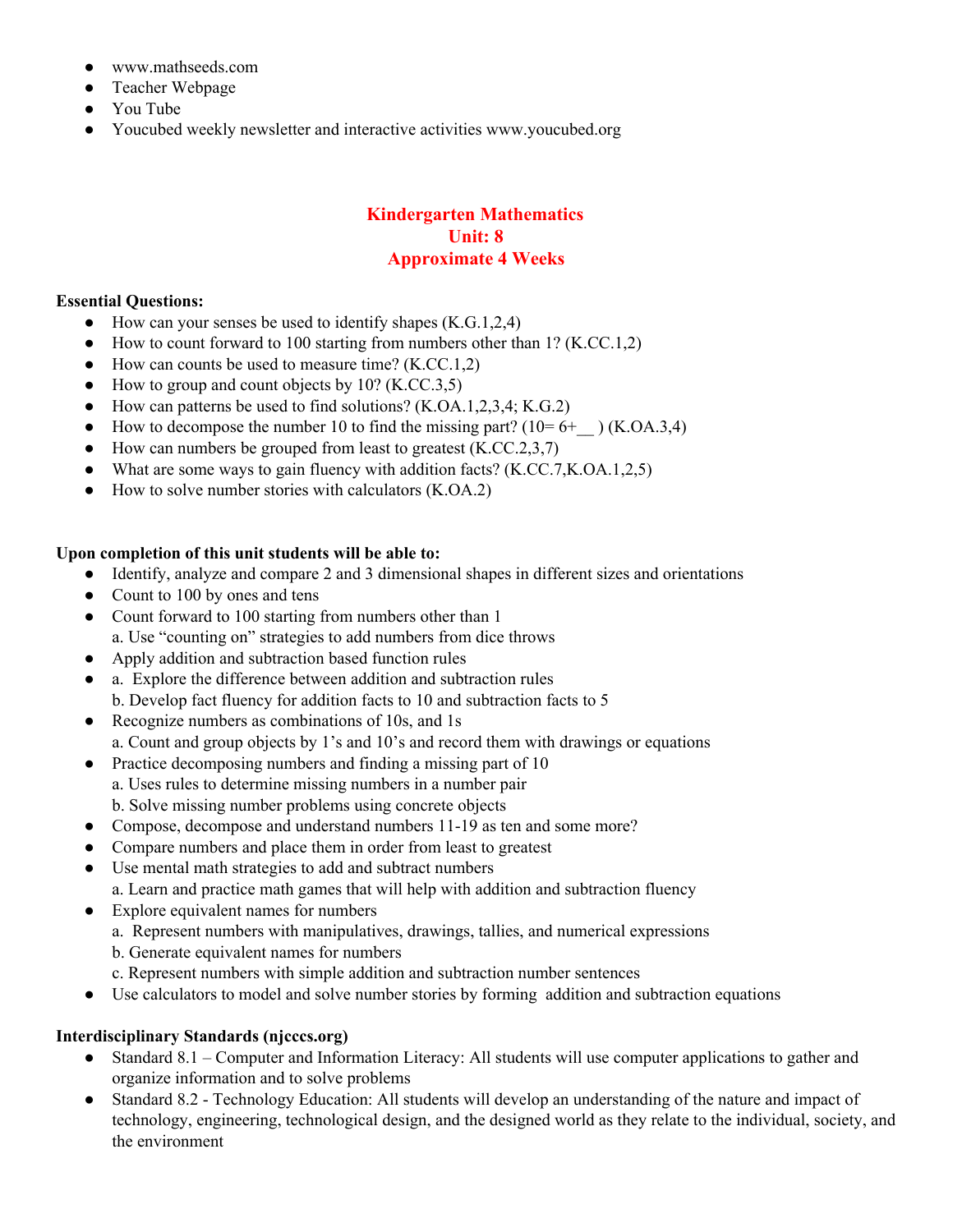- Standard 6.3 Active Citizenship in the 21st Century: All students will acquire the skills needed to be active, informed citizens who value diversity and promote cultural understanding by working collaboratively to address the challenges that are inherent in living in an interconnected world.
- Standard 9.1 21st-Century Life and Career Skills: All the students will demonstrate the creative, critical thinking, collaboration, and problem solving skills needed to function successfully as both global citizens and workers in diverse ethnic and organizational cultures.

## **Activities – Include 21st Century Technologies: Calendar/Smartboard activities**

## **Read Alouds**

- 1. Castle, Cathedral, Pyramid (3 separate books by: David Macaulay)
- 2. This is the Way we Go to School By: Edith Baur
- 3. My Grandfather's Clock By: Geraldine McCaughrean
- 4. The Tortoise and the Hare
- 5. What's the Difference? An Endangered Animal Subtraction Story By: Suzanne Slade
- 6. More, Fewer and Less By; Tana Hoban
- 7. One is a Snail, Ten is a Crab By: April Pulley Sayre

## **Songs/Chants:**

- 1. Everyday Math Sing Everyday music cd
- 2. Spy a Shape Totally Math by Dr. Jean
- 3. Shape a Loo Totally Math by Dr. Jean
- 4. Skip Counting Totally Math by Dr. Jean
- 5. Macarena Math Totally Math by: Dr. Jean

## **Everyday Math Activities:**

Solid Shapes By Feel (K.G.1,2,4)

- **1. Math Masters pg 101 Family Letter**
- 2. Read the Books Castle, Cathedral and Pyramid
- 3. Play I Spy a Shape
- 4. Sing I Spy a Shape

5. Activity Card 71 ? Feely Box - Use a Feely Box" to have children describe shapes by using their sense of touch Model 3 Dimensional Shapes (K.G.2-6)

- 1. Make 3 dimensional shapes using straws toothpicks and marshmallows
- 2. Activity Card 72/Making Shapes

## **3. Math Masters pg 102 Home Links Assignment**

Measuring and Comparing Time with Counts (K.CC.1,7,K.MD.2)

- 1. Discuss lengths of time using the words, longer and shorter
- 2. Read aloud, This is the Way We Go to School or My Grandfather's Clock and discuss different ways people describe, measure, and mark the passage of time
- 3. Complete My First Math Book pg 18

Interrupted Counts (K.CC.1,2)

- 1. Practice counting on from numbers other than 1
	- a. Play Hiding Bears to practice counting on from numbers other than 1
	- b. use calculators to practice counting up from different numbers
	- c. Use a Number Grid to practice counting by 10's

## **2. Math Masters pg 103 Home Links Activity**

Subtraction Facts within 5 (K.CC7,K.OA.1,2,5)

- 1. Read Aloud; What's the Difference? An Endangered Animal Subtraction Story
- 2. Introduce and play the game Dice Subtraction
- 3. Activity Card 73

Groups of Ten (K.CC.3,5)

1. Practice making Craft Stick Bundles to represent numbers greater than 10 a. My First Math Book pg 19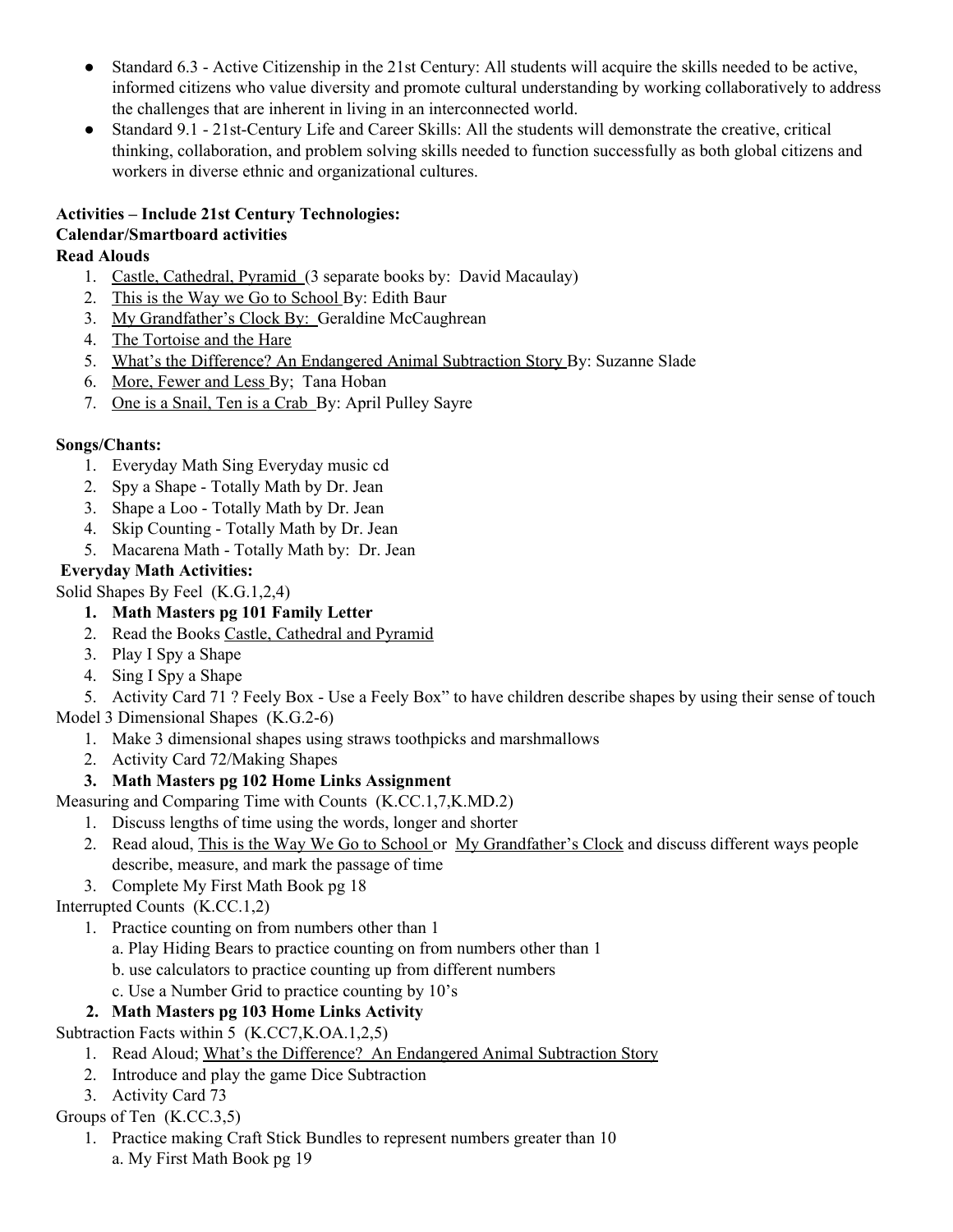2. Activity Card 74/Craft Stick Numbers

Birds on a Wire - **Open Response Question**

- 1. Children will work in pairs to create ways to find number pairs that add to 10 (day 1)
- 2. Compare, analyze and discuss a variety of children's solutions and how they were able to share their results (day 2)
- 3. Activity Card 75/Birds on a Wire

Decomposing Numbers and finding the missing part of 10 (K.OA 3,4)

- 1. Prepare Car Race game boards, counters and dice for players (Math Masters G30)
- 2. Play The Car Race Game
- 3. Activity Card 76

Solve Number stories with calculators (K.OA.1,2)

- 1. Read Aloud; More, Fewer, Less
- 2. Practice solving number stories with large numbers with a calculator

Nonconsecutive Numbers (K.CC.2,3,7)

- 1. Compare numbers and place them in order from smallest to greatest
	- a. My First Math Book pgs 21-22
	- b. Monster Line Squeeze

## **2. Math Masters pg 106 Home Links Activity**

Fluency with Addition (K.CC.7,K.OA.1,2,5)

- 1. Play Addition Top It
- 2. Dice Addition
- 3. Making 5

Introduce the Function Machine (K.Oa.1,2,5)

- 1. Introduce the "Function Machine" (make one out of a shoebox) a. Show children how it "works" and allow student volunteers to "play" with it b. Play "Beat the Function Machine" with class
- 2. Use the eToolkit to show the function machine on the smartboard
- 3. My First Math Book pg 24
- 4. Activity Card 78/ function Machines

Make Name Collection Posters (K.OA.1-3)

- 1. Read Aloud; One is a Snail,Ten is a Crab
- 2. Make Name Collection Posters for numbers 10-20
- 3. Activity Card 79/ Domino Name Collections
- **4. Math Masters 107/ Home Links Activity**

#### **Enrichment Activities:**

- Everyday Math Individual Profile of Progress Recording Sheet
- Everyday Math Assessment check-ins
- Chapter/Unit assessments
- Daily Activities/Routines
- Readiness, Enrichment and Extra Activities
- Class Checklists
- Class Recording Sheets
- Entrance/Exit Slips
- Teacher/Student chosen Portfolio work
- Math Journals
- Open Response Activities
- Rubrics
- Teacher Observations
- Hands on activities/manipulatives
- Anecdotal Notes
- Classroom work
- Teacher created assessments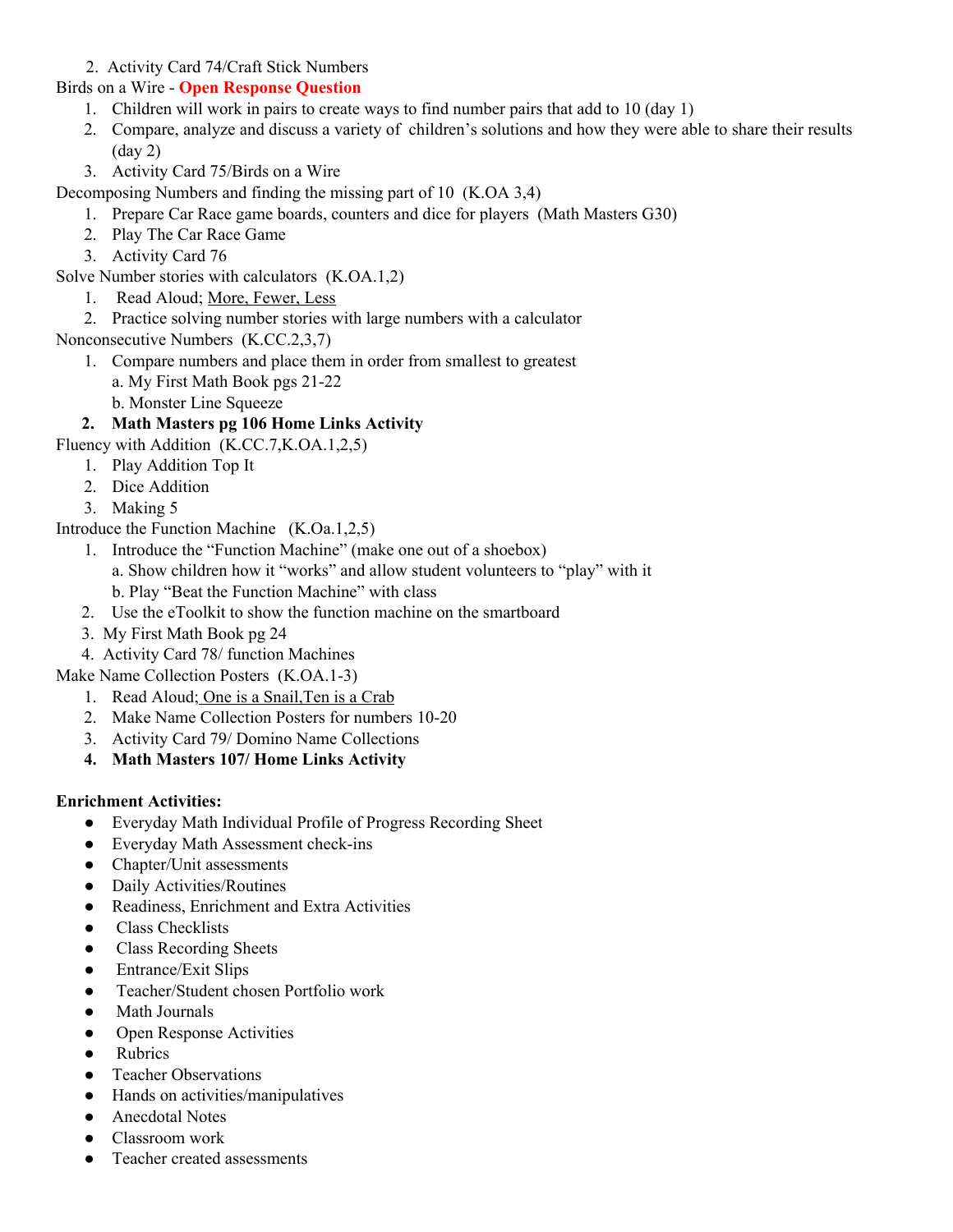- Circle Time Discussions
- Whiteboard informal assessments
- Online games (i.e. scholastic, Math Seeds, Everyday Mathematics Program Math games)
- Math center activities
- Home Link activities

#### **Methods of Assessments/Evaluation:**

- Everyday Math Individual Profile of Progress Recording Sheet
- Everyday Math Assessment check-ins
- Chapter/Unit assessments
- Daily Activities/Routines
- Readiness, Enrichment and Extra Activities
- Class Checklists
- Class Recording Sheets
- Entrance/Exit Slips
- Teacher/Student chosen Portfolio work
- **Math Journals**
- Open Response Activities
- Rubrics
- Teacher Observations
- Hands on activities/manipulatives
- Anecdotal Notes
- Classroom work
- Teacher created assessments
- Circle Time Discussions
- Whiteboard informal assessments
- Online games (i.e. scholastic, Math Seeds, Everyday Mathematics Program Math games)
- Math center activities
- Home Link activities

#### **Resources:**

- Everyday Mathematics Program: Teacher's Guide To Activities
- Everyday Mathematics Program: Math Masters
- Everyday Mathematics Program: Resources for Kindergarten Classroom
- Everyday Mathematics Program: Assessment Handbook
- Everyday Mathematics Program: Home School connection Handbook
- Everyday Mathematics Program: Minute Math Activity Book
- Everyday Mathematics Program: My First Math Book
- Everyday Mathematics Program: CD/Software of Everyday Math Games
- Everyday Mathematics Program: Center Activity Cards

#### **Online Resources:**

connectED.mcgraw-hill.com

- 1. Digital teacher lesson guides
- 2. eToolkit
- 3. Assessments and recording records
- 4. eBook activities
- 5. differentiated learning activities
- 6. Everyday Math at home digital access activities
- 7. Everyday Math games
- 9. Everyday Math Home Connection handbook
- www.mathseeds.com
- Teacher Webpage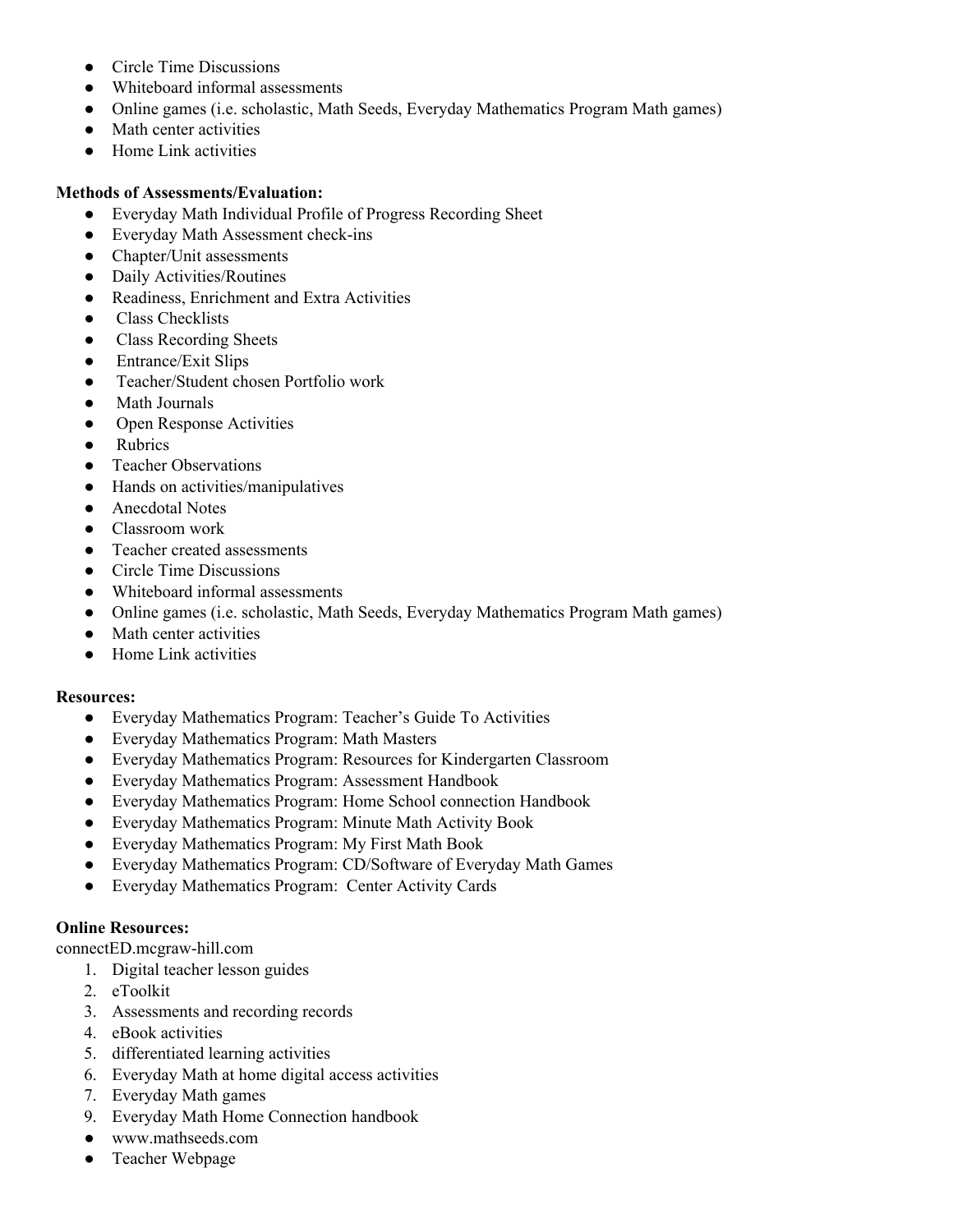- You Tube
- Youcubed weekly newsletter and interactive activities www.youcubed.org

#### **Kindergarten Mathematics Unit 9 Approximate 4 Weeks**

#### **Essential Questions:**

How can patterns be recreated?

How can we use addition and subtraction rules to help with fluency to 5?

How can we use measurable attributes (length, width) to describe objects?

How can we measure and compare weight?

How can we use concrete, verbal and symbolic representations for addition and subtraction ? What tools can be used to measure time?

#### **Upon Completion of this unit students will be able to:**

- Recreate pattern block designs $(K.G.1,2,6)$
- Gain fluency with addition and subtraction to 5 (K.CC.7, K.OA.1, 2, 5)
- Describe measurable attributes of height and weight (K.CC.7, K.MD.1,2)
- Represent addition and subtraction concretely, verbally and symbolically (K.OA.1-5)
- Use a Pan balance scale to explore units of weight  $(K.CC.6, K.MD.1, 2)$
- $\bullet$  use tools to measure and compare lengths of time  $(K.CC.7,K.MD.1,2)$
- Introduced to double numbers on a tens frame  $(K.OA.1,2,5)$
- Find combinations that add to 10 (K.OA.1-4)

#### **Interdisciplinary Standards (njcccs.org)**

- Standard 8.1 Computer and Information Literacy: All students will use computer applications to gather and organize information and to solve problems
- Standard 8.2 Technology Education: All students will develop an understanding of the nature and impact of technology, engineering, technological design, and the designed world as they relate to the individual, society, and the environment
- Standard 6.3 Active Citizenship in the 21st Century: All students will acquire the skills needed to be active, informed citizens who value diversity and promote cultural understanding by working collaboratively to address the challenges that are inherent in living in an interconnected world.
- Standard 9.1 21st-Century Life and Career Skills: All the students will demonstrate the creative, critical thinking, collaboration, and problem solving skills needed to function successfully as both global citizens and workers in diverse ethnic and organizational cultures.

## **Everyday Math Activities - Including 21st Century Technology Calendar/Smartboard activities Read Alouds**

Ten Little Fish

## **Everyday Math Activities:**

Pattern Block Designs (K.G.1,2,6)

- **1. Math Masters pg 108 - Family Letter**
- 2. Play "Make My Design
- 3. Activity Card 80

## **4. Math Masters pg 109/ Home Links Activity**

Fluency with Subtraction (K.CC.7,K.OA.1,2,5)

- 1. Play Subtraction Top-It
- 2. Play Name that Number
- 3. Activity Cards 73 and 81
- **4. Math Masters pg 110 Home Links Activity**

Identifying addition and subtraction Rules (K.OA.1,2,5)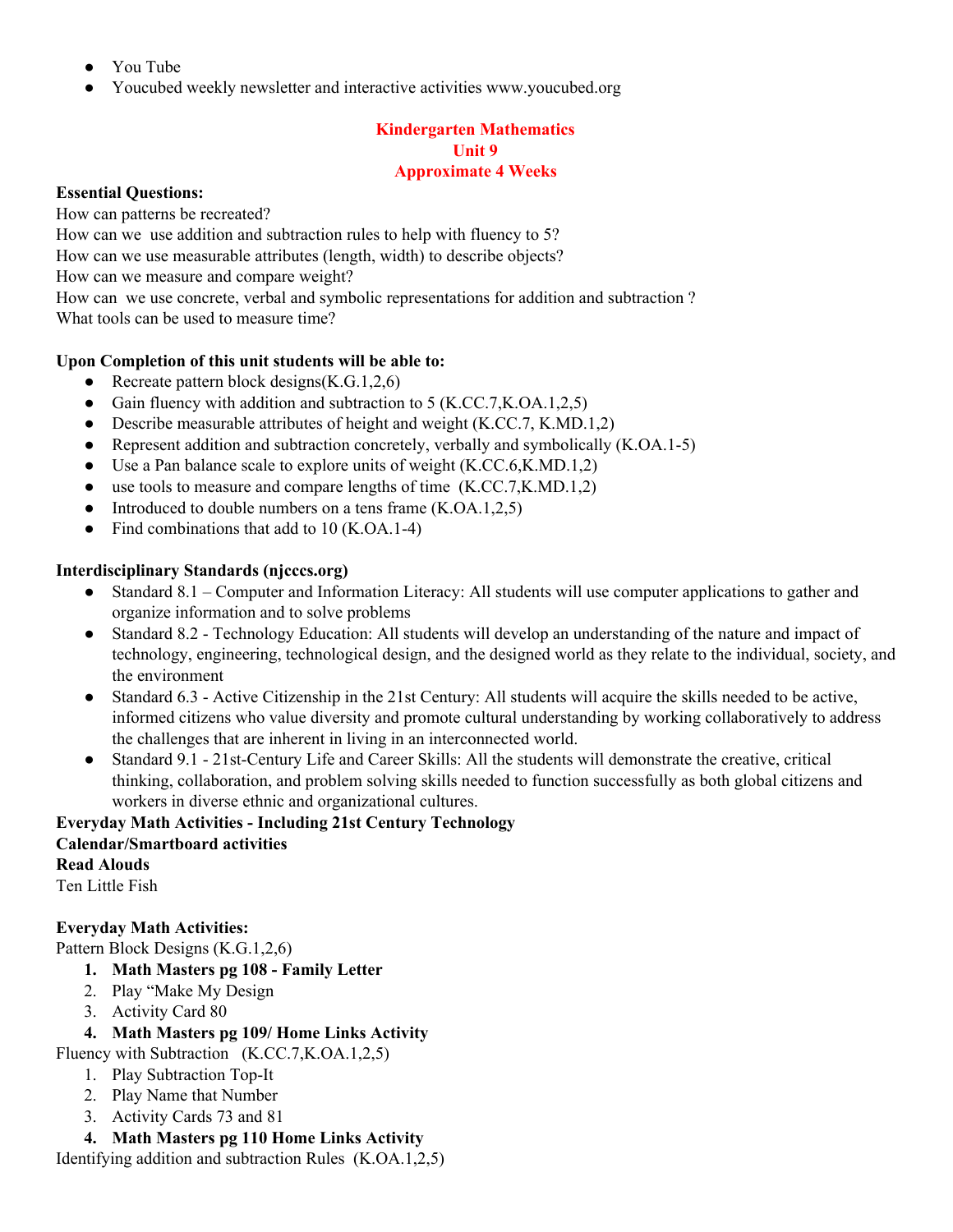- 1. Use the Function Machine to introduce "In and Out" rules a. Use the In and Out Chart (eToolkit or Math Masters TA64)
- 2. "What's My Rule" Problems
- Measuring and Comparing (K.CC.7, K.MD.1-2)
	- 1. Comparing height and width of selected objects a. My First Math Book pgs 26-27
	- 2. Activity Card 82/Measuring with Connecting Cubes
- Weight and Capacity (K.CC.7,K.MD 1-2)
	- 1. Comparing weight and capacity of selected objects a. My First Math Book pgs 28-29

## **2. Math Masters pg 111 Home Links Activity**

- Adding Numerals (K.OA.1,2,3,5)
	- 1. Play Roll and Record with numeral dice
		- a. Masters pgs G38-39 Roll and Record grid
		- b. Activity Card 83
- Making Classroom Maps **Open Response Activity**
	- 1. Children will work in pairs to create a classroom map (day1)
	- 2. Compare, analyze and discuss a variety of children's maps and how they were able to present their maps to the class (day 2)
	- 3. Activity Card 84/Making Maps
- Explore Uniform weights on a Pan Balance (K.CC.6,K.MD.1,2)
	- 1. Finding ways to make the pan balance scale level by finding uniform weights
		- a. My First Math Book pg 30
	- 2. Comparing weight units (Math Masters pg 112)
- Measuring Time (K.CC.7, K.MD.1,2)
	- 1. Use a stopwatch to measure counts by the second a. My First Math Book pg 31

## **2. Math Masters pg 113 Home Links Activity**

- "Double" Addition Facts (K.OA.1,2,5)
	- 1. Use "Quick Look" cards to introduce doubles in addition
	- 2. Roll and Record with "doubles" (Math Masters G20)
	- 3. Doubling Dice roll (Math MAsters TA 50)
- Combinations of 10 (K.OA.1-4)
	- 1. Read, Ten Little Fish
	- 2. Prepare a "Fishing for Ten" deck of cards
	- 3. Introduce and play the game
	- 4. Activity Card 86/Fishing for Ten
	- 5. Play Addition Flip it
- Kindergarten Math Celebration (K.CC1-3,5,K.OA.1-5,K.MD.1-2,K.G.1-3,K.G.5)
	- 1. Read Aloud an appropriate end of the year Kindergarten book (The Night Before First Grade, Kindergarten Rocks  $etc...$ )
	- 2. Sing together some of your favorite math-related songs from the year
	- 3. Play some of your favorite math games that you learned throughout the year.

## **Enrichment Activities:**

- Everyday Math Individual Profile of Progress Recording Sheet
- Everyday Math Assessment check-ins
- Chapter/Unit assessments
- Daily Activities/Routines
- Readiness, Enrichment and Extra Activities
- Class Checklists
- Class Recording Sheets
- Entrance/Exit Slips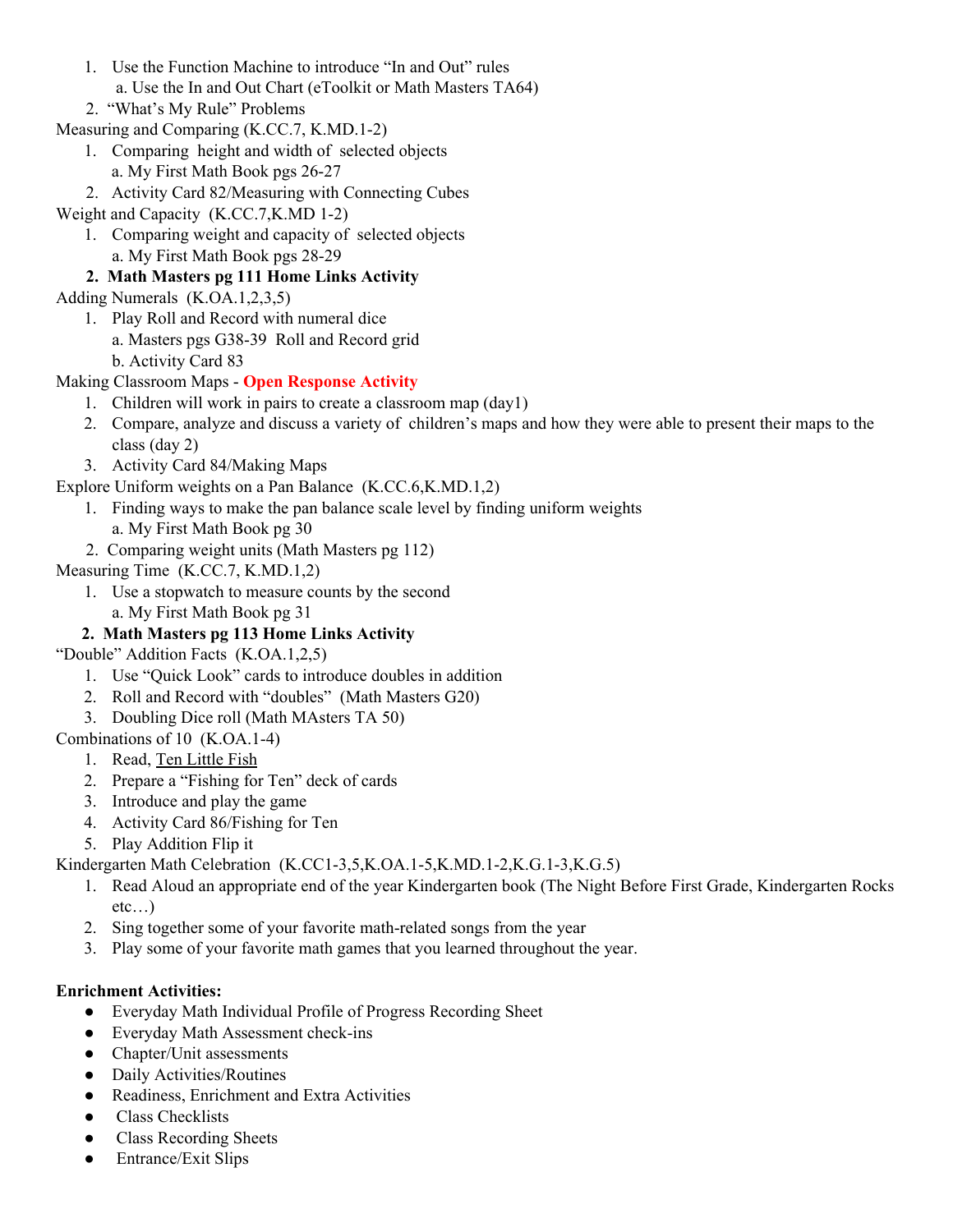- Teacher/Student chosen Portfolio work
- Math Journals
- Open Response Activities
- Rubrics
- Teacher Observations
- Hands on activities/manipulatives
- Anecdotal Notes
- Classroom work
- Teacher created assessments
- Circle Time Discussions
- Whiteboard informal assessments
- Online games (i.e. scholastic, Math Seeds, Everyday Mathematics Program Math games)
- Math center activities
- Home Link activities

#### **Methods of Assessments/Evaluation:**

- Everyday Math Individual Profile of Progress Recording Sheet
- Everyday Math Assessment check-ins
- Chapter/Unit assessments
- Daily Activities/Routines
- Readiness, Enrichment and Extra Activities
- Class Checklists
- Class Recording Sheets
- Entrance/Exit Slips
- Teacher/Student chosen Portfolio work
- **Math Journals**
- Open Response Activities
- Rubrics
- Teacher Observations
- Hands on activities/manipulatives
- Anecdotal Notes
- Classroom work
- Teacher created assessments
- Circle Time Discussions
- Whiteboard informal assessments
- Online games (i.e. scholastic, Math Seeds, Everyday Mathematics Program Math games)
- Math center activities
- Home Link activities

#### **Resources:**

- Everyday Mathematics Program: Teacher's Guide To Activities
- Everyday Mathematics Program: Math Masters
- Everyday Mathematics Program: Resources for Kindergarten Classroom
- Everyday Mathematics Program: Assessment Handbook
- Everyday Mathematics Program: Home School connection Handbook
- Everyday Mathematics Program: Minute Math Activity Book
- Everyday Mathematics Program: My First Math Book
- Everyday Mathematics Program: CD/Software of Everyday Math Games
- Everyday Mathematics Program: Center Activity Cards

#### **Online Resources:**

connectED.mcgraw-hill.com

8. Digital teacher lesson guides